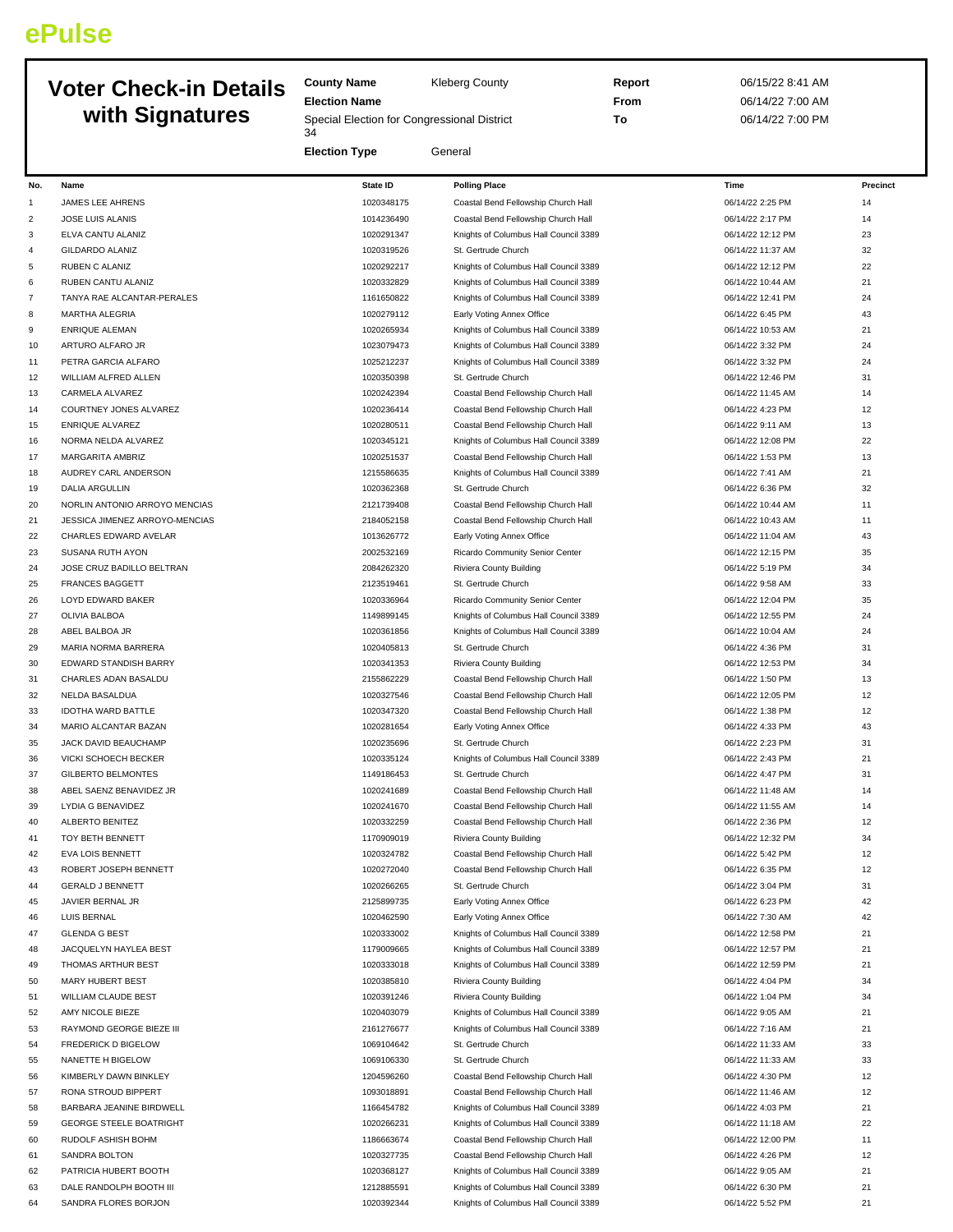| No. | Name                            | <b>State ID</b> | <b>Polling Place</b>                  | Time              | Precinct |
|-----|---------------------------------|-----------------|---------------------------------------|-------------------|----------|
| 65  | ALIYA MARISSA BORJON            | 2122502735      | Knights of Columbus Hall Council 3389 | 06/14/22 5:43 PM  | 21       |
| 66  | RAYMOND PATRICK BORJON          | 1020359058      | Knights of Columbus Hall Council 3389 | 06/14/22 4:34 PM  | 21       |
| 67  | JOE RAY BOWEN                   | 1126822585      | Early Voting Annex Office             | 06/14/22 8:37 AM  | 41       |
| 68  | LISA COLLEEN BOWEN              | 1152708484      | Early Voting Annex Office             | 06/14/22 8:36 AM  | 41       |
| 69  | MARTIN ALAN BOYD                | 1150779360      | Knights of Columbus Hall Council 3389 | 06/14/22 4:27 PM  | 21       |
| 70  | <b>MADDISON PAIGE BOYD</b>      | 2127666034      | Knights of Columbus Hall Council 3389 | 06/14/22 11:06 AM | 21       |
| 71  | KATHARINE LOUISE BOYD           | 1100743696      | Knights of Columbus Hall Council 3389 | 06/14/22 11:06 AM | 21       |
| 72  | DEBORAH DENISE BRANSTETTER      | 1020371668      | St. Gertrude Church                   | 06/14/22 5:31 PM  | 31       |
|     |                                 |                 |                                       |                   |          |
| 73  | RANDY WARD BRANSTETTER          | 1020399277      | St. Gertrude Church                   | 06/14/22 5:32 PM  | 31       |
| 74  | MARIA HILDA BREDEN              | 1176101075      | St. Gertrude Church                   | 06/14/22 1:04 PM  | 31       |
| 75  | DOUGLAS JAMES BREDEN            | 1155163061      | St. Gertrude Church                   | 06/14/22 1:04 PM  | 31       |
| 76  | JAMES BRIAN BREITENFELD         | 1020345987      | Early Voting Annex Office             | 06/14/22 11:20 AM | 41       |
| 77  | VERONICA AMANDA BREITENFELD     | 1020345994      | Early Voting Annex Office             | 06/14/22 9:27 AM  | 41       |
| 78  | LARRY ALLAN BRIGGS              | 1020317016      | Knights of Columbus Hall Council 3389 | 06/14/22 11:20 AM | 23       |
| 79  | <b>ALLYSON BRINKLEY</b>         | 2129034184      | Coastal Bend Fellowship Church Hall   | 06/14/22 11:30 AM | 12       |
| 80  | NATHAN RYAN BRINKLEY            | 1119946864      | Coastal Bend Fellowship Church Hall   | 06/14/22 4:42 PM  | 12       |
| 81  | DARYL D BROWN                   | 1037178324      | Riviera County Building               | 06/14/22 3:52 PM  | 34       |
| 82  | LORETTA GAYLE BROWN             | 1020393160      | Ricardo Community Senior Center       | 06/14/22 3:59 PM  | 35       |
| 83  | HOMER ALSTON BROWN JR           | 1020393156      | Ricardo Community Senior Center       | 06/14/22 4:01 PM  | 35       |
| 84  | MARGARET GRACE BROWN            | 1020323080      | Riviera County Building               | 06/14/22 5:43 PM  | 34       |
|     |                                 |                 |                                       | 06/14/22 12:17 PM |          |
| 85  | <b>JESSICA ROBIN BROWN-GARD</b> | 1134887351      | Early Voting Annex Office             |                   | 43       |
| 86  | JANE BUCKALEW                   | 1020272347      | St. Gertrude Church                   | 06/14/22 2:34 PM  | 31       |
| 87  | ANNE BUCY                       | 1020345006      | Coastal Bend Fellowship Church Hall   | 06/14/22 7:19 AM  | 11       |
| 88  | RYAN RICHARD BUEHLER            | 2178286395      | St. Gertrude Church                   | 06/14/22 3:44 PM  | 33       |
| 89  | HARLIS MORTON BURTON JR         | 1020371235      | Knights of Columbus Hall Council 3389 | 06/14/22 11:26 AM | 21       |
| 90  | PATRICIA DAWN BURTON            | 1020371242      | Knights of Columbus Hall Council 3389 | 06/14/22 11:26 AM | 21       |
| 91  | MICHELLE LYNN BUTLER            | 1020305503      | Coastal Bend Fellowship Church Hall   | 06/14/22 6:12 PM  | 14       |
| 92  | JIMMY L BYRD                    | 1022509309      | Coastal Bend Fellowship Church Hall   | 06/14/22 5:12 PM  | 14       |
| 93  | DEBBIE A BYRD                   | 1022643732      | Coastal Bend Fellowship Church Hall   | 06/14/22 5:12 PM  | 14       |
| 94  | JEFFREY LEWIS BYRD              | 1023452584      | Coastal Bend Fellowship Church Hall   | 06/14/22 11:41 AM | 14       |
| 95  | ROBERT WINTHROP CADWELL         | 1020235421      | Knights of Columbus Hall Council 3389 | 06/14/22 9:44 AM  | 21       |
|     |                                 |                 |                                       |                   |          |
| 96  | JACKIE DAN CAIRNES              | 1181723169      | Riviera County Building               | 06/14/22 12:34 PM | 34       |
| 97  | REECE CAMPBELL                  | 1020262880      | St. Gertrude Church                   | 06/14/22 3:18 PM  | 31       |
| 98  | CRYSTAL LETICIA CANALES         | 1155251187      | Early Voting Annex Office             | 06/14/22 6:18 PM  | 42       |
| 99  | BRENDA N CANIZALEZ              | 1023081191      | Early Voting Annex Office             | 06/14/22 6:37 PM  | 44       |
| 100 | <b>GEENNA SUE CANNON</b>        | 1020317333      | Early Voting Annex Office             | 06/14/22 2:24 PM  | 41       |
| 101 | <b>GUILLERMO CANO</b>           | 1189646245      | Coastal Bend Fellowship Church Hall   | 06/14/22 9:38 AM  | 14       |
| 102 | RUBEN CANO III                  | 1020360176      | Coastal Bend Fellowship Church Hall   | 06/14/22 12:50 PM | 12       |
| 103 | KARLENE DELAPAZ CANO            | 1020249246      | Coastal Bend Fellowship Church Hall   | 06/14/22 12:07 PM | 12       |
| 104 | SYLVIA MENDIETTA CANTU          | 1020274662      | Early Voting Annex Office             | 06/14/22 12:16 PM | 44       |
| 105 | <b>JAIME CANTU</b>              | 1020237281      | St. Gertrude Church                   | 06/14/22 1:47 PM  | 31       |
| 106 | ERNESTO MEDRANO CANTU           | 1020275091      | St. Gertrude Church                   | 06/14/22 3:40 PM  | 31       |
|     |                                 | 1162568521      |                                       |                   | 12       |
| 107 | ARCILIA CANTU                   |                 | Coastal Bend Fellowship Church Hall   | 06/14/22 10:15 AM |          |
| 108 | <b>IDALIA R CANTU</b>           | 1020346387      | Riviera County Building               | 06/14/22 11:23 AM | 34       |
| 109 | NOELIA CANTU                    | 1020252682      | Riviera County Building               | 06/14/22 5:32 PM  | 34       |
| 110 | SULEMA GOMEZ CANTU              | 1020275089      | St. Gertrude Church                   | 06/14/22 3:40 PM  | 31       |
| 111 | LESLIE MARIE CARIAGA            | 2166360923      | Early Voting Annex Office             | 06/14/22 6:19 PM  | 41       |
| 112 | DANIEL A CARRALES               | 1023081519      | Early Voting Annex Office             | 06/14/22 5:57 PM  | 44       |
| 113 | <b>GUSTAVO JR CARRALES</b>      | 1020465282      | St. Gertrude Church                   | 06/14/22 3:30 PM  | 33       |
| 114 | <b>JESSE G CARVEON</b>          | 1131141325      | Coastal Bend Fellowship Church Hall   | 06/14/22 11:42 AM | 12       |
| 115 | LEONIREZ CASANOVA SR            | 1020463421      | Coastal Bend Fellowship Church Hall   | 06/14/22 1:53 PM  | 11       |
| 116 | ANDREA CANNON CASLER-CAIRNES    | 1181723176      | Riviera County Building               | 06/14/22 12:34 PM | 34       |
| 117 | ALFREDO CASTELLANO              | 1020275690      | Coastal Bend Fellowship Church Hall   | 06/14/22 1:39 PM  | 14       |
| 118 | MARIA TERESA CASTELLANO         | 1020275688      | Coastal Bend Fellowship Church Hall   | 06/14/22 4:56 PM  | 14       |
|     |                                 |                 |                                       |                   |          |
| 119 | HOMERO CASTILLO                 | 1020317118      | Early Voting Annex Office             | 06/14/22 5:07 PM  | 44       |
| 120 | MARY ABIGAIL CASTILLO           | 1020317092      | Coastal Bend Fellowship Church Hall   | 06/14/22 4:09 PM  | 12       |
| 121 | JOELDA CASTILLO                 | 1020317564      | Knights of Columbus Hall Council 3389 | 06/14/22 2:20 PM  | 24       |
| 122 | HORACIO CASTILLO                | 1020289717      | Early Voting Annex Office             | 06/14/22 5:18 PM  | 42       |
| 123 | EUGENIO ENRIQUE CASTILLO        | 1020317636      | Knights of Columbus Hall Council 3389 | 06/14/22 2:20 PM  | 24       |
| 124 | JOSHUA XAVIER CASTRO            | 2120323446      | Knights of Columbus Hall Council 3389 | 06/14/22 5:46 PM  | 24       |
| 125 | JO ANN CASTRO                   | 1020345611      | Knights of Columbus Hall Council 3389 | 06/14/22 5:46 PM  | 24       |
| 126 | JOSE CASTRO                     | 1064173215      | Ricardo Community Senior Center       | 06/14/22 4:43 PM  | 35       |
| 127 | MAURO ELISEO CASTRO             | 1020317346      | Knights of Columbus Hall Council 3389 | 06/14/22 5:45 PM  | 24       |
| 128 | <b>GRACIE E CAVAZOS</b>         | 1020456497      | Early Voting Annex Office             | 06/14/22 8:14 AM  | 42       |
| 129 | SAMUEL CHAPA                    | 1020262313      | Coastal Bend Fellowship Church Hall   | 06/14/22 3:00 PM  | 14       |
| 130 | <b>GUADALUPE CHAPA</b>          | 1020345567      | Knights of Columbus Hall Council 3389 | 06/14/22 11:52 AM | 24       |
|     |                                 |                 |                                       |                   |          |
| 131 | ROLANDO GONZALES CHAPA          | 1020310930      | Knights of Columbus Hall Council 3389 | 06/14/22 11:50 AM | 24       |
| 132 | DEBORAH EVALYN CHEEK            | 2172259316      | Coastal Bend Fellowship Church Hall   | 06/14/22 5:54 PM  | 14       |
| 133 | DELCIA CHISOLM                  | 1020274351      | St. Gertrude Church                   | 06/14/22 1:18 PM  | 31       |
| 134 | NADINE GROESCHE CHRISTIANSEN    | 1020348229      | Knights of Columbus Hall Council 3389 | 06/14/22 12:04 PM | 22       |
| 135 | BILL JAN CHRISTIANSEN           | 1020348217      | Knights of Columbus Hall Council 3389 | 06/14/22 12:04 PM | 22       |
| 136 | DAVID CHRISTOPHER               | 1020331881      | Coastal Bend Fellowship Church Hall   | 06/14/22 5:03 PM  | 14       |
| 137 | CHARLES FRANKLIN CHRISTOPHER    | 1168906668      | Coastal Bend Fellowship Church Hall   | 06/14/22 12:03 PM | 12       |

# 65 ALIYA MARISSA BORJON 2122502735 Knights of Columbus Hall Council 3389 06/14/22 5:43 PM 21 1020359058 Knights of Columbus Hall Council 3389 06/14/22 4:34 PM 21 69 MARTIN ALAN BOYD 1150779360 Knights of Columbus Hall Council 3389 06/14/22 4:27 PM 21 76 JAMES BRIAN BREITENFELD 1020345987 Early Voting Annex Office 06/14/22 11:20 AM 41 1020345994 Early Voting Annex Office **Canada Breath 1020345994** 06/14/22 9:27 AM 41 1020317016 Knights of Columbus Hall Council 3389 06/14/22 11:20 AM 23 2129034184 Coastal Bend Fellowship Church Hall 06/14/22 11:30 AM 12 80 1119946864 Coastal Bend Fellowship Church Hall 06/14/22 4:42 PM 12 92 JIMMY L BYRD 1022509309 Coastal Bend Fellowship Church Hall 06/14/22 5:12 PM 14 93 DEBBIE A BYRD 1022643732 Coastal Bend Fellowship Church Hall 06/14/22 5:12 PM 14 94 JEFFREY LEWIS BYRD 1023452584 Coastal Bend Fellowship Church Hall 06/14/22 11:41 AM 14 1020235421 Knights of Columbus Hall Council 3389 06/14/22 9:44 AM 21 98 CRYSTAL LETICIA CANALES 1155251187 Early Voting Annex Office 06/14/22 6:18 PM 42 1023081191 Early Voting Annex Office 06/14/22 6:37 PM 44 1189646245 Coastal Bend Fellowship Church Hall **Company 1189646245** Coastal Bend Fellowship Church Hall 06/14/22 9:38 AM 103 KARLENE DELAPAZ CANO 1020249246 Coastal Bend Fellowship Church Hall 06/14/22 12:07 PM 12 1162568521 Coastal Bend Fellowship Church Hall 06/14/22 10:15 AM 12 2166360923 Early Voting Annex Office 2166360923 Early Voting Annex Office 2166360923 1131141325 Coastal Bend Fellowship Church Hall 06/14/22 11:42 AM 12 115 LEONIREZ CASANOVA SR 1020463421 Coastal Bend Fellowship Church Hall 06/14/22 1:53 PM 11 1020275690 Coastal Bend Fellowship Church Hall 06/14/22 1:39 PM 14 1020317092 Coastal Bend Fellowship Church Hall 06/14/22 4:09 PM 12 1020317564 Knights of Columbus Hall Council 3389 06/14/22 2:20 PM 24 1020289717 Early Voting Annex Office 06/14/22 5:18 PM 42 123 EUGENIO ENRIQUE CASTILLO 1020317636 Knights of Columbus Hall Council 3389 06/14/22 2:20 PM 24 124 JOSHUA XAVIER CASTRO 2120323446 Knights of Columbus Hall Council 3389 06/14/22 5:46 PM 24 1064173215 Ricardo Community Senior Center 06/14/22 4:43 PM 35 1020456497 Early Voting Annex Office 06/14/22 8:14 AM 42 129 SAMUEL CHAPA 1020262313 Coastal Bend Fellowship Church Hall 06/14/22 3:00 PM 14 130 GUADALUPE CHAPA 1020345567 Knights of Columbus Hall Council 3389 06/14/22 11:52 AM 24 1020348217 Knights of Columbus Hall Council 3389 06/14/22 12:04 PM 22 1020331881 Coastal Bend Fellowship Church Hall 06/14/22 5:03 PM 14 1168906668 Coastal Bend Fellowship Church Hall 06/14/22 12:03 PM 12 138 JOY PERKINS CHRISTOPHER 14 1020349783 Coastal Bend Fellowship Church Hall 66/14/22 5:04 PM 14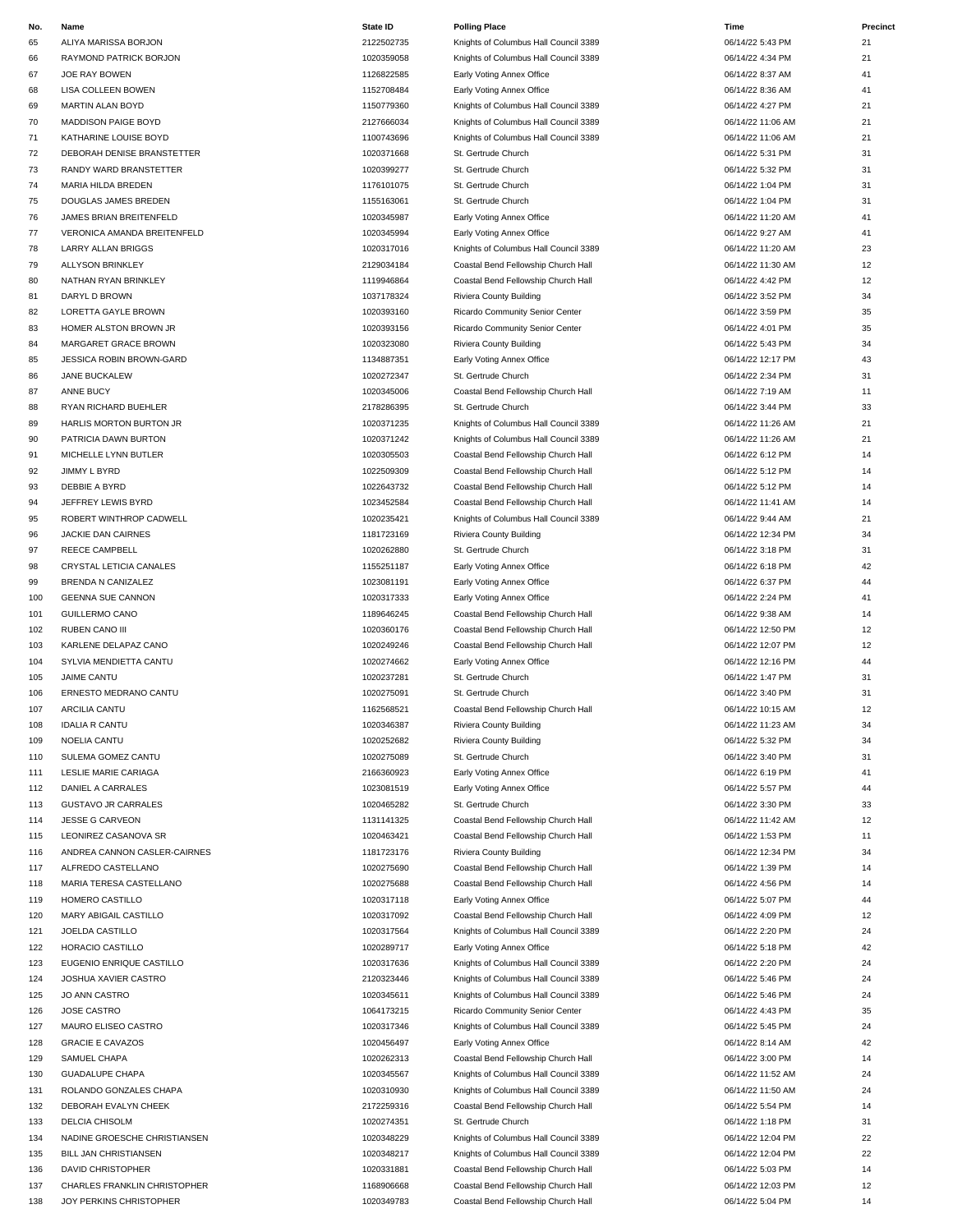| No.        | Name                                                        | <b>State ID</b>          | <b>Polling Place</b>                  | Time                                 | Precinct |
|------------|-------------------------------------------------------------|--------------------------|---------------------------------------|--------------------------------------|----------|
| 139        | <b>EMMA CLAPPER</b>                                         | 1020311657               | Knights of Columbus Hall Council 3389 | 06/14/22 5:03 PM                     | 24       |
| 140        | DAVID RAY CLAPPER                                           | 1020310907               | Knights of Columbus Hall Council 3389 | 06/14/22 5:01 PM                     | 24       |
| 141        | LORETTA COLBY                                               | 1020324931               | Riviera County Building               | 06/14/22 5:59 PM                     | 34       |
| 142        | WALTER DAVID COLBY                                          | 1020325953               | Riviera County Building               | 06/14/22 11:47 AM                    | 34       |
| 143        | <b>NANCY COLEMAN</b>                                        | 1020333170               | Knights of Columbus Hall Council 3389 | 06/14/22 4:41 PM                     | 21       |
| 144        | JOYCE CHARLES COLEMAN                                       | 1020340265               | Ricardo Community Senior Center       | 06/14/22 4:17 PM                     | 35       |
| 145        | MARY EVA COLEMAN                                            | 1088166419               | Knights of Columbus Hall Council 3389 | 06/14/22 4:41 PM                     | 21       |
| 146        | RONALD EDWIN COLIN                                          | 1020259245               | St. Gertrude Church                   | 06/14/22 5:41 PM                     | 31       |
| 147        | ADA SOPHIA COLLEY                                           | 2121630951               | St. Gertrude Church                   | 06/14/22 9:34 AM                     | 31       |
| 148        | <b>SCOTT CONARD</b>                                         | 1020234828               | St. Gertrude Church                   | 06/14/22 11:37 AM                    | 31       |
| 149        | <b>CLAUDIA CONARD</b>                                       | 1020234837               | St. Gertrude Church                   | 06/14/22 8:49 AM                     | 31       |
| 150        | LUCINDA S CONTRERAS                                         | 1020306922               | Knights of Columbus Hall Council 3389 | 06/14/22 6:18 PM                     | 22       |
| 151        | <b>MARK ANTHONY CORTEZ</b>                                  | 1020408072               | Coastal Bend Fellowship Church Hall   | 06/14/22 11:58 AM                    | 13       |
| 152        | JAMES STEVE COTHERN                                         | 1052840706               | St. Gertrude Church                   | 06/14/22 6:59 PM                     | 33       |
| 153        | LEIGH ANN COUFAL                                            | 1020300259               | Knights of Columbus Hall Council 3389 | 06/14/22 4:40 PM                     | 21       |
| 154        | BRIAN EVERETT COUFAL                                        | 1020300263               | Knights of Columbus Hall Council 3389 | 06/14/22 8:38 AM                     | 21       |
| 155        | ROBERT COULTER JR                                           | 2188158151               | St. Gertrude Church                   | 06/14/22 1:48 PM                     | 31       |
| 156        | SUSAN HASKINS COULTER                                       | 2188158237               | St. Gertrude Church                   | 06/14/22 1:48 PM                     | 31       |
| 157        | REBECCA ANN COX                                             | 1020335097               | Knights of Columbus Hall Council 3389 | 06/14/22 3:41 PM                     | 21       |
| 158        | DAVID CORYDON COX                                           | 1020370412               | Knights of Columbus Hall Council 3389 | 06/14/22 3:41 PM                     | 21       |
| 159        | <b>LOIS M CRAIG</b>                                         | 1020292083               | St. Gertrude Church                   | 06/14/22 4:03 PM                     | 32       |
| 160        | RANDY EUGENE CRANFILL                                       | 1060570916               | St. Gertrude Church                   | 06/14/22 6:28 PM                     | 32       |
| 161        | DONALD RAY CROCKER JR                                       | 2139603998               | St. Gertrude Church                   | 06/14/22 3:21 PM                     | 32       |
| 162        | <b>ASHTON VERN CROCKER</b>                                  | 1020405897               | Knights of Columbus Hall Council 3389 | 06/14/22 4:12 PM                     | 24       |
| 163        | ALAN VERN CROCKER                                           | 1020325042               | Riviera County Building               | 06/14/22 9:44 AM                     | 34       |
| 164        | THERESE CROCKER                                             | 1020325057               | Riviera County Building               | 06/14/22 12:56 PM                    | 34       |
| 165        | CARLA RIOS CROCKER                                          | 1217782724               | Knights of Columbus Hall Council 3389 | 06/14/22 4:11 PM                     | 24       |
| 166        | JOHN KENNEDY CROCKETT                                       | 1038056652               | Coastal Bend Fellowship Church Hall   | 06/14/22 4:11 PM                     | 14       |
| 167        | MARIA ELENA CROWLEY                                         | 1020375853               | Coastal Bend Fellowship Church Hall   | 06/14/22 3:34 PM                     | 14       |
| 168        | <b>CINDIA S CUELLAR</b>                                     | 1040460207               | St. Gertrude Church                   | 06/14/22 6:01 PM                     | 32       |
| 169        | RALPH ANTHONY CUEVAS                                        | 1135386715               | Knights of Columbus Hall Council 3389 | 06/14/22 2:12 PM                     | 22       |
| 170        | URBANO CUEVAS JR                                            | 1020237544               | Coastal Bend Fellowship Church Hall   | 06/14/22 5:07 PM                     | 11       |
| 171        | ANGEL ESPINOSA CUEVAS                                       | 1037573332               | St. Gertrude Church                   | 06/14/22 10:18 AM                    | 31       |
| 172        | <b>GUADALUPE CUEVAS</b>                                     | 1020274529               | St. Gertrude Church                   | 06/14/22 9:45 AM                     | 31       |
| 173        | MICHELE ANN CUMMINS                                         | 1143480091               | Coastal Bend Fellowship Church Hall   | 06/14/22 10:17 AM                    | 14       |
| 174        | PATRICIA R CYPHER                                           | 1020383180               | Knights of Columbus Hall Council 3389 | 06/14/22 1:45 PM                     | 22       |
| 175        | PHILLIP LAMAR DAUGHERTY                                     | 2000067788               | Knights of Columbus Hall Council 3389 | 06/14/22 5:15 PM                     | 21       |
| 176        | ADRIENNE DABOVAL DAUGHERTY                                  | 2001086151               | Knights of Columbus Hall Council 3389 | 06/14/22 5:14 PM                     | 21       |
| 177        | REBECCA BATITAY DAVIS                                       | 1059796330               | Early Voting Annex Office             | 06/14/22 4:34 PM                     | 44       |
| 178        | <b>RICHARD M DAVIS</b>                                      | 1020236943               | St. Gertrude Church                   | 06/14/22 10:21 AM                    | 31       |
| 179        | ROY EUGENE DAVIS                                            | 1020262931               | Early Voting Annex Office             | 06/14/22 4:34 PM                     | 44       |
| 180        | <b>CURTIS R DAWSON</b>                                      | 1020339821               | Ricardo Community Senior Center       | 06/14/22 12:21 PM                    | 35       |
| 181        | BENJAMIN R DE LA PAZ                                        | 2123188937               | St. Gertrude Church                   | 06/14/22 3:44 PM                     | 33       |
| 182        | <b>BRANDON E DECAMP</b>                                     | 2130345810               | Coastal Bend Fellowship Church Hall   | 06/14/22 5:16 PM                     | 14       |
| 183        | EMMA GALVAN DELAPAZ                                         | 1020303358               | Knights of Columbus Hall Council 3389 | 06/14/22 5:28 PM                     | 22       |
| 184        | RAMON DELAPAZ                                               | 1020343537               | St. Gertrude Church                   | 06/14/22 5:54 PM                     | 33       |
| 185        | JUAN R DELAPAZ                                              | 1020258288               | Early Voting Annex Office             | 06/14/22 3:08 PM                     | 42       |
| 186        | ROEL MORENO DELAPAZ                                         | 1020295870               | Knights of Columbus Hall Council 3389 | 06/14/22 6:43 PM                     | 22       |
| 187        | MARIA TERESITA DELAPAZ                                      | 1020341686               | Riviera County Building               | 06/14/22 1:38 PM                     | 34       |
| 188        | DANIEL MENDEZ DELAPAZ                                       | 1020341672               | Riviera County Building               | 06/14/22 12:32 PM                    | 34       |
| 189        | ARMANDO LONGORIA DELAROSA                                   | 1020341733               | Riviera County Building               | 06/14/22 11:13 AM                    | 34       |
| 190        | ARTURO LONGORIA DELAROSA                                    | 1020341746               | Riviera County Building               | 06/14/22 11:09 AM                    | 34       |
| 191        | PENNY MAY DELAROSA                                          | 1020351491               | St. Gertrude Church                   | 06/14/22 2:58 PM                     | 33       |
| 192        | CRYSTAL SAAVEDRA DELBOSQUE                                  | 1020942799               | Coastal Bend Fellowship Church Hall   | 06/14/22 2:35 PM                     | 12       |
| 193        | ORLANDO RENE DELBOSQUE                                      | 1170477596               | Riviera County Building               | 06/14/22 6:08 PM                     | 34       |
| 194        | ALMA SUSANA DELEON                                          | 1020262129               | Early Voting Annex Office             | 06/14/22 12:17 PM                    | 42       |
| 195        | KATHERINE DELEON                                            | 1020254198               | Riviera County Building               | 06/14/22 9:56 AM                     | 34       |
| 196        | JOSEFA DELEON                                               | 1020285493               | Early Voting Annex Office             | 06/14/22 8:29 AM                     | 43       |
| 197        | SARITA ANITA DELEON-GARZA                                   | 2136779703               | Early Voting Annex Office             | 06/14/22 2:17 PM                     | 43       |
| 198        | LOURDES DELGADO                                             | 1020360890               | Knights of Columbus Hall Council 3389 | 06/14/22 6:53 PM                     | 21       |
| 199        | JUAN LUNA DELGADO JR                                        | 1020360888               | Knights of Columbus Hall Council 3389 | 06/14/22 6:52 PM                     | 21       |
| 200        | RICHARD LAWRENCE DELGAUDIO                                  | 1020337310               | Riviera County Building               | 06/14/22 10:08 AM                    | 34       |
|            |                                                             |                          |                                       |                                      |          |
| 201<br>202 | SALVATORE THOMAS DI FRANCESCA III<br>LAWRENCE GARDNER DIANA | 2148854974<br>1040439477 | Coastal Bend Fellowship Church Hall   | 06/14/22 1:10 PM<br>06/14/22 5:01 PM | 14<br>34 |
|            |                                                             |                          | Riviera County Building               |                                      |          |
| 203        | DANAE DURIO DIANA                                           | 1026848726               | Riviera County Building               | 06/14/22 10:53 AM                    | 34       |
| 204        | JORDAN LUCAS DIAZ                                           | 1073395956               | Early Voting Annex Office             | 06/14/22 6:17 PM                     | 42       |
| 205        | JILLAYNE CHANDLER DIFRANCESCA                               | 1027142502               | Coastal Bend Fellowship Church Hall   | 06/14/22 1:10 PM                     | 14       |
| 206        | CAROL J DONAHO                                              | 1020341812               | Riviera County Building               | 06/14/22 12:38 PM                    | 34       |
| 207        | CYNTHIA SUE DONAHUE                                         | 1038023176               | Early Voting Annex Office             | 06/14/22 2:00 PM                     | 41       |
| 208        | INES BATONG DUCOTE                                          | 1023391058               | Knights of Columbus Hall Council 3389 | 06/14/22 10:45 AM                    | 21       |
| 209        | WILLIAM ROSS DUNN                                           | 1020316679               | Knights of Columbus Hall Council 3389 | 06/14/22 9:15 AM                     | 24       |
| 210        | <b>MARILYN DUNN</b>                                         | 1020463677               | Knights of Columbus Hall Council 3389 | 06/14/22 9:15 AM                     | 24       |

| State ID   | Polling Place   |
|------------|-----------------|
| 1020311657 | Knights of Colu |
| 1020310907 | Knights of Colu |
| 1020324931 | Riviera County  |
| 1020325953 | Riviera County  |
| 1020333170 | Knights of Colu |
| 1020340265 | Ricardo Comm    |
| 1088166419 | Knights of Colu |
| 1020259245 | St. Gertrude Cl |
| 2121630951 | St. Gertrude Cl |
| 1020234828 | St. Gertrude Cl |
| 1020234837 | St. Gertrude Cl |
| 1020306922 | Knights of Colu |
|            | Coastal Bend F  |
| 1020408072 |                 |
| 1052840706 | St. Gertrude Cl |
| 1020300259 | Knights of Colu |
| 1020300263 | Knights of Colu |
| 2188158151 | St. Gertrude Cl |
| 2188158237 | St. Gertrude Cl |
| 1020335097 | Knights of Colu |
| 1020370412 | Knights of Colu |
| 1020292083 | St. Gertrude Cl |
| 1060570916 | St. Gertrude Cl |
| 2139603998 | St. Gertrude Cl |
| 1020405897 | Knights of Colu |
| 1020325042 | Riviera County  |
| 1020325057 | Riviera County  |
| 1217782724 | Knights of Colu |
| 1038056652 | Coastal Bend F  |
| 1020375853 | Coastal Bend F  |
|            |                 |
| 1040460207 | St. Gertrude Cl |
| 1135386715 | Knights of Colu |
| 1020237544 | Coastal Bend F  |
| 1037573332 | St. Gertrude Cl |
| 1020274529 | St. Gertrude Cl |
| 1143480091 | Coastal Bend F  |
| 1020383180 | Knights of Colu |
| 2000067788 | Knights of Colu |
| 2001086151 | Knights of Colu |
| 1059796330 | Early Voting Ar |
| 1020236943 | St. Gertrude Cl |
| 1020262931 | Early Voting Ar |
| 1020339821 | Ricardo Comm    |
| 2123188937 | St. Gertrude Cl |
| 2130345810 | Coastal Bend F  |
|            |                 |
| 1020303358 | Knights of Colu |
| 1020343537 | St. Gertrude Cl |
| 1020258288 | Early Voting Ar |
| 1020295870 | Knights of Colu |
| 1020341686 | Riviera County  |
| 1020341672 | Riviera County  |
| 1020341733 | Riviera County  |
| 1020341746 | Riviera County  |
| 1020351491 | St. Gertrude Cl |
| 1020942799 | Coastal Bend F  |
| 1170477596 | Riviera County  |
| 1020262129 | Early Voting Ar |
| 1020254198 | Riviera County  |
| 1020285493 |                 |
|            | Early Voting Ar |
| 2136779703 | Early Voting Ar |
| 1020360890 | Knights of Colu |
| 1020360888 | Knights of Colu |
| 1020337310 | Riviera County  |
| 2148854974 | Coastal Bend F  |
| 1040439477 | Riviera County  |
| 1026848726 | Riviera County  |
| 1073395956 | Early Voting Ar |
| 1027142502 | Coastal Bend F  |
| 1020341812 | Riviera County  |
| 1038023176 | Early Voting Ar |
| 1023391058 | Knights of Colu |
| 1020316679 | Knights of Colu |
|            |                 |
| 1020463677 | Knights of Colu |
| 1212167361 | Early Voting Ar |

| No. | Name                              | <b>State ID</b> | <b>Polling Place</b>                  | Time              | Pre |
|-----|-----------------------------------|-----------------|---------------------------------------|-------------------|-----|
| 139 | <b>EMMA CLAPPER</b>               | 1020311657      | Knights of Columbus Hall Council 3389 | 06/14/22 5:03 PM  | 24  |
| 140 | DAVID RAY CLAPPER                 | 1020310907      | Knights of Columbus Hall Council 3389 | 06/14/22 5:01 PM  | 24  |
| 141 | LORETTA COLBY                     | 1020324931      | Riviera County Building               | 06/14/22 5:59 PM  | 34  |
| 142 | WALTER DAVID COLBY                | 1020325953      | Riviera County Building               | 06/14/22 11:47 AM | 34  |
|     |                                   |                 |                                       |                   |     |
| 143 | NANCY COLEMAN                     | 1020333170      | Knights of Columbus Hall Council 3389 | 06/14/22 4:41 PM  | 21  |
| 144 | JOYCE CHARLES COLEMAN             | 1020340265      | Ricardo Community Senior Center       | 06/14/22 4:17 PM  | 35  |
| 145 | MARY EVA COLEMAN                  | 1088166419      | Knights of Columbus Hall Council 3389 | 06/14/22 4:41 PM  | 21  |
| 146 | RONALD EDWIN COLIN                | 1020259245      | St. Gertrude Church                   | 06/14/22 5:41 PM  | 31  |
| 147 | ADA SOPHIA COLLEY                 | 2121630951      | St. Gertrude Church                   | 06/14/22 9:34 AM  | 31  |
| 148 | <b>SCOTT CONARD</b>               | 1020234828      | St. Gertrude Church                   | 06/14/22 11:37 AM | 31  |
|     |                                   |                 |                                       |                   |     |
| 149 | <b>CLAUDIA CONARD</b>             | 1020234837      | St. Gertrude Church                   | 06/14/22 8:49 AM  | 31  |
| 150 | <b>LUCINDA S CONTRERAS</b>        | 1020306922      | Knights of Columbus Hall Council 3389 | 06/14/22 6:18 PM  | 22  |
| 151 | MARK ANTHONY CORTEZ               | 1020408072      | Coastal Bend Fellowship Church Hall   | 06/14/22 11:58 AM | 13  |
| 152 | JAMES STEVE COTHERN               | 1052840706      | St. Gertrude Church                   | 06/14/22 6:59 PM  | 33  |
| 153 | LEIGH ANN COUFAL                  | 1020300259      | Knights of Columbus Hall Council 3389 | 06/14/22 4:40 PM  | 21  |
|     |                                   |                 |                                       |                   |     |
| 154 | <b>BRIAN EVERETT COUFAL</b>       | 1020300263      | Knights of Columbus Hall Council 3389 | 06/14/22 8:38 AM  | 21  |
| 155 | ROBERT COULTER JR                 | 2188158151      | St. Gertrude Church                   | 06/14/22 1:48 PM  | 31  |
| 156 | SUSAN HASKINS COULTER             | 2188158237      | St. Gertrude Church                   | 06/14/22 1:48 PM  | 31  |
| 157 | REBECCA ANN COX                   | 1020335097      | Knights of Columbus Hall Council 3389 | 06/14/22 3:41 PM  | 21  |
| 158 | DAVID CORYDON COX                 | 1020370412      | Knights of Columbus Hall Council 3389 | 06/14/22 3:41 PM  | 21  |
| 159 | <b>LOIS M CRAIG</b>               | 1020292083      | St. Gertrude Church                   | 06/14/22 4:03 PM  | 32  |
|     |                                   |                 |                                       |                   |     |
| 160 | RANDY EUGENE CRANFILL             | 1060570916      | St. Gertrude Church                   | 06/14/22 6:28 PM  | 32  |
| 161 | DONALD RAY CROCKER JR             | 2139603998      | St. Gertrude Church                   | 06/14/22 3:21 PM  | 32  |
| 162 | <b>ASHTON VERN CROCKER</b>        | 1020405897      | Knights of Columbus Hall Council 3389 | 06/14/22 4:12 PM  | 24  |
| 163 | <b>ALAN VERN CROCKER</b>          | 1020325042      | Riviera County Building               | 06/14/22 9:44 AM  | 34  |
| 164 | THERESE CROCKER                   | 1020325057      | Riviera County Building               | 06/14/22 12:56 PM | 34  |
|     | <b>CARLA RIOS CROCKER</b>         | 1217782724      |                                       |                   |     |
| 165 |                                   |                 | Knights of Columbus Hall Council 3389 | 06/14/22 4:11 PM  | 24  |
| 166 | JOHN KENNEDY CROCKETT             | 1038056652      | Coastal Bend Fellowship Church Hall   | 06/14/22 4:11 PM  | 14  |
| 167 | MARIA ELENA CROWLEY               | 1020375853      | Coastal Bend Fellowship Church Hall   | 06/14/22 3:34 PM  | 14  |
| 168 | <b>CINDIA S CUELLAR</b>           | 1040460207      | St. Gertrude Church                   | 06/14/22 6:01 PM  | 32  |
| 169 | RALPH ANTHONY CUEVAS              | 1135386715      | Knights of Columbus Hall Council 3389 | 06/14/22 2:12 PM  | 22  |
| 170 | URBANO CUEVAS JR                  | 1020237544      | Coastal Bend Fellowship Church Hall   | 06/14/22 5:07 PM  | 11  |
|     |                                   |                 |                                       |                   |     |
| 171 | ANGEL ESPINOSA CUEVAS             | 1037573332      | St. Gertrude Church                   | 06/14/22 10:18 AM | 31  |
| 172 | <b>GUADALUPE CUEVAS</b>           | 1020274529      | St. Gertrude Church                   | 06/14/22 9:45 AM  | 31  |
| 173 | MICHELE ANN CUMMINS               | 1143480091      | Coastal Bend Fellowship Church Hall   | 06/14/22 10:17 AM | 14  |
| 174 | PATRICIA R CYPHER                 | 1020383180      | Knights of Columbus Hall Council 3389 | 06/14/22 1:45 PM  | 22  |
| 175 | PHILLIP LAMAR DAUGHERTY           | 2000067788      | Knights of Columbus Hall Council 3389 | 06/14/22 5:15 PM  | 21  |
|     |                                   |                 | Knights of Columbus Hall Council 3389 |                   |     |
| 176 | ADRIENNE DABOVAL DAUGHERTY        | 2001086151      |                                       | 06/14/22 5:14 PM  | 21  |
| 177 | REBECCA BATITAY DAVIS             | 1059796330      | Early Voting Annex Office             | 06/14/22 4:34 PM  | 44  |
| 178 | RICHARD M DAVIS                   | 1020236943      | St. Gertrude Church                   | 06/14/22 10:21 AM | 31  |
| 179 | <b>ROY EUGENE DAVIS</b>           | 1020262931      | Early Voting Annex Office             | 06/14/22 4:34 PM  | 44  |
| 180 | <b>CURTIS R DAWSON</b>            | 1020339821      | Ricardo Community Senior Center       | 06/14/22 12:21 PM | 35  |
| 181 | BENJAMIN R DE LA PAZ              | 2123188937      | St. Gertrude Church                   | 06/14/22 3:44 PM  | 33  |
|     |                                   |                 |                                       |                   |     |
| 182 | <b>BRANDON E DECAMP</b>           | 2130345810      | Coastal Bend Fellowship Church Hall   | 06/14/22 5:16 PM  | 14  |
| 183 | EMMA GALVAN DELAPAZ               | 1020303358      | Knights of Columbus Hall Council 3389 | 06/14/22 5:28 PM  | 22  |
| 184 | RAMON DELAPAZ                     | 1020343537      | St. Gertrude Church                   | 06/14/22 5:54 PM  | 33  |
| 185 | <b>JUAN R DELAPAZ</b>             | 1020258288      | Early Voting Annex Office             | 06/14/22 3:08 PM  | 42  |
| 186 | ROEL MORENO DELAPAZ               | 1020295870      | Knights of Columbus Hall Council 3389 | 06/14/22 6:43 PM  | 22  |
|     | MARIA TERESITA DELAPAZ            | 1020341686      | Riviera County Building               | 06/14/22 1:38 PM  | 34  |
| 187 |                                   |                 |                                       |                   |     |
| 188 | DANIEL MENDEZ DELAPAZ             | 1020341672      | Riviera County Building               | 06/14/22 12:32 PM | 34  |
| 189 | ARMANDO LONGORIA DELAROSA         | 1020341733      | Riviera County Building               | 06/14/22 11:13 AM | 34  |
| 190 | ARTURO LONGORIA DELAROSA          | 1020341746      | Riviera County Building               | 06/14/22 11:09 AM | 34  |
| 191 | PENNY MAY DELAROSA                | 1020351491      | St. Gertrude Church                   | 06/14/22 2:58 PM  | 33  |
| 192 | CRYSTAL SAAVEDRA DELBOSQUE        | 1020942799      | Coastal Bend Fellowship Church Hall   | 06/14/22 2:35 PM  | 12  |
|     |                                   | 1170477596      |                                       |                   |     |
| 193 | ORLANDO RENE DELBOSQUE            |                 | Riviera County Building               | 06/14/22 6:08 PM  | 34  |
| 194 | ALMA SUSANA DELEON                | 1020262129      | Early Voting Annex Office             | 06/14/22 12:17 PM | 42  |
| 195 | KATHERINE DELEON                  | 1020254198      | Riviera County Building               | 06/14/22 9:56 AM  | 34  |
| 196 | JOSEFA DELEON                     | 1020285493      | Early Voting Annex Office             | 06/14/22 8:29 AM  | 43  |
| 197 | SARITA ANITA DELEON-GARZA         | 2136779703      | Early Voting Annex Office             | 06/14/22 2:17 PM  | 43  |
| 198 | LOURDES DELGADO                   | 1020360890      | Knights of Columbus Hall Council 3389 | 06/14/22 6:53 PM  | 21  |
|     |                                   |                 |                                       |                   |     |
| 199 | JUAN LUNA DELGADO JR              | 1020360888      | Knights of Columbus Hall Council 3389 | 06/14/22 6:52 PM  | 21  |
| 200 | RICHARD LAWRENCE DELGAUDIO        | 1020337310      | Riviera County Building               | 06/14/22 10:08 AM | 34  |
| 201 | SALVATORE THOMAS DI FRANCESCA III | 2148854974      | Coastal Bend Fellowship Church Hall   | 06/14/22 1:10 PM  | 14  |
| 202 | LAWRENCE GARDNER DIANA            | 1040439477      | Riviera County Building               | 06/14/22 5:01 PM  | 34  |
| 203 | DANAE DURIO DIANA                 | 1026848726      | Riviera County Building               | 06/14/22 10:53 AM | 34  |
|     |                                   |                 |                                       |                   |     |
| 204 | JORDAN LUCAS DIAZ                 | 1073395956      | Early Voting Annex Office             | 06/14/22 6:17 PM  | 42  |
| 205 | JILLAYNE CHANDLER DIFRANCESCA     | 1027142502      | Coastal Bend Fellowship Church Hall   | 06/14/22 1:10 PM  | 14  |
| 206 | CAROL J DONAHO                    | 1020341812      | Riviera County Building               | 06/14/22 12:38 PM | 34  |
| 207 | CYNTHIA SUE DONAHUE               | 1038023176      | Early Voting Annex Office             | 06/14/22 2:00 PM  | 41  |
| 208 | INES BATONG DUCOTE                | 1023391058      | Knights of Columbus Hall Council 3389 | 06/14/22 10:45 AM | 21  |
| 209 | <b>WILLIAM ROSS DUNN</b>          | 1020316679      | Knights of Columbus Hall Council 3389 | 06/14/22 9:15 AM  | 24  |
|     | <b>MARILYN DUNN</b>               | 1020463677      |                                       | 06/14/22 9:15 AM  | 24  |
| 210 |                                   |                 | Knights of Columbus Hall Council 3389 |                   |     |
| 211 | AGUEDA DURAZO                     | 1212167361      | Early Voting Annex Office             | 06/14/22 5:04 PM  | 43  |
| 212 | JAMES ALLEN DYKES                 | 1166143253      | St. Gertrude Church                   | 06/14/22 3:50 PM  | 31  |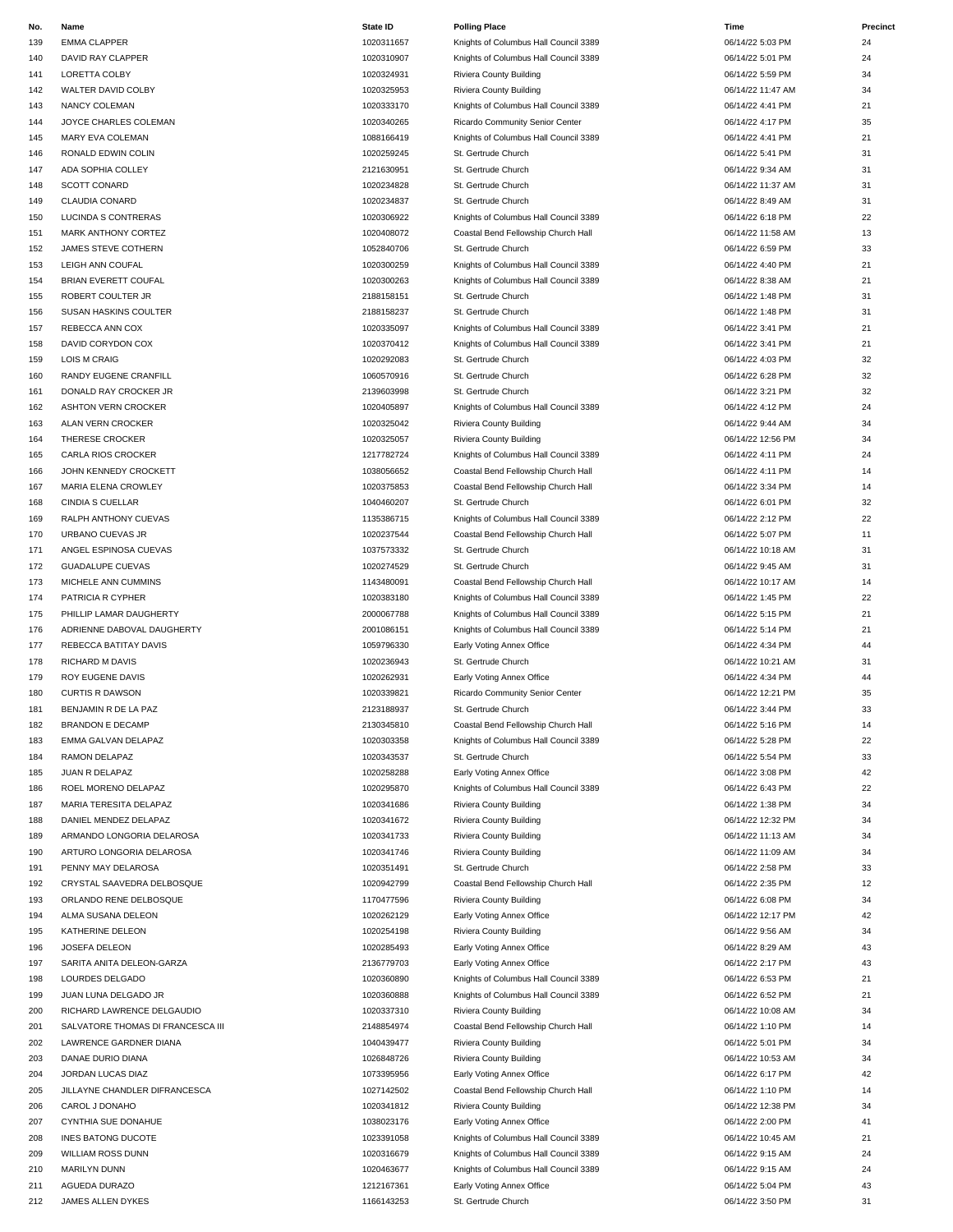| No. | Name                         | <b>State ID</b> | <b>Polling Place</b>                  | Time              | Precinct |
|-----|------------------------------|-----------------|---------------------------------------|-------------------|----------|
| 213 | JANET RAE ELMER              | 2179702681      | Riviera County Building               | 06/14/22 5:44 PM  | 34       |
| 214 | <b>DEANNA E EMERY</b>        | 1023083879      | Knights of Columbus Hall Council 3389 | 06/14/22 6:10 PM  | 21       |
| 215 | <b>KRYSTAL MICHELE EMERY</b> | 1020406353      | Knights of Columbus Hall Council 3389 | 06/14/22 11:53 AM | 21       |
| 216 | JUAN MANUEL ESCOBAR          | 1020236904      | St. Gertrude Church                   | 06/14/22 12:33 PM | 31       |
| 217 | <b>GEORGE ANTHONY FAREK</b>  | 1020335021      | Coastal Bend Fellowship Church Hall   | 06/14/22 7:00 AM  | 11       |
| 218 | ROSALINDA CANTU FAREK        | 1023635436      | Coastal Bend Fellowship Church Hall   | 06/14/22 6:53 PM  | 11       |
| 219 | JEFFERY MICHAEL FARRIS       | 1071305755      | Early Voting Annex Office             | 06/14/22 5:16 PM  | 43       |
| 220 | SCHRYL FEHRENBACHER          | 1020295005      | St. Gertrude Church                   | 06/14/22 8:55 AM  | 32       |
| 221 | ELEANOR ROSE FERNANDEZ       | 1020240931      | Coastal Bend Fellowship Church Hall   | 06/14/22 9:21 AM  | 14       |
| 222 | MARVIN JAMES FILLA           | 1020236049      | St. Gertrude Church                   | 06/14/22 10:59 AM | 31       |
| 223 | <b>VIRGINIA FILLA</b>        | 1020236054      | St. Gertrude Church                   | 06/14/22 10:59 AM | 31       |
| 224 | JOHN MARSHALL FLODINE        | 1169569277      | St. Gertrude Church                   | 06/14/22 6:02 PM  | 31       |
| 225 | MANUEL C FLORES JR           | 1206329294      | St. Gertrude Church                   | 06/14/22 5:22 PM  | 31       |
| 226 | <b>LUCIO FLORES</b>          | 1020256971      | Early Voting Annex Office             | 06/14/22 12:24 PM | 42       |
| 227 | LYDIA E FLORES               | 1020235030      | Ricardo Community Senior Center       | 06/14/22 8:28 AM  | 35       |
| 228 | HORACIO MARTINEZ FLORES      | 1150973250      | Early Voting Annex Office             | 06/14/22 2:51 PM  | 43       |
| 229 | <b>DEBRA FRANKLIN</b>        | 1020316013      | Knights of Columbus Hall Council 3389 | 06/14/22 1:41 PM  | 24       |
| 230 | CAROLYN RUTH FRANKLIN        | 1020298069      | Coastal Bend Fellowship Church Hall   | 06/14/22 5:57 PM  | 12       |
| 231 | STEVEN L FRYE                | 1022190367      | St. Gertrude Church                   | 06/14/22 10:15 AM | 31       |
| 232 | STEPHEN W FUCHS              | 1020310246      | Coastal Bend Fellowship Church Hall   | 06/14/22 1:55 PM  | 12       |
| 233 | <b>MELISSA L FUCHS</b>       | 1020309887      | Coastal Bend Fellowship Church Hall   | 06/14/22 6:00 PM  | 12       |
| 234 | <b>EMILY MARIE FUCHS</b>     | 2179405684      | Coastal Bend Fellowship Church Hall   | 06/14/22 6:02 PM  | 12       |
| 235 | LUIS FUENTES                 | 1020333444      | Knights of Columbus Hall Council 3389 | 06/14/22 6:24 PM  | 21       |
| 236 | DWAYNE PHILLIP GAERTNER      | 1209593930      | Ricardo Community Senior Center       | 06/14/22 12:07 PM | 35       |
| 237 | MARIA DELOSANGELES GARCIA    | 1007040415      | Early Voting Annex Office             | 06/14/22 4:59 PM  | 41       |
| 238 | BELEN MUNOZ GARCIA           | 1060197147      | Riviera County Building               | 06/14/22 5:32 PM  | 34       |
| 239 | ALBERT LEE GARCIA            | 1020409651      | Knights of Columbus Hall Council 3389 | 06/14/22 3:26 PM  | 22       |
| 240 | EMILIO HUMBERTO GARCIA       | 1020253208      | Coastal Bend Fellowship Church Hall   | 06/14/22 12:41 PM | 14       |
| 241 | <b>GUADALUPE GARCIA</b>      | 1020456547      | Coastal Bend Fellowship Church Hall   | 06/14/22 2:10 PM  | 13       |
| 242 | <b>JANIE GARCIA</b>          | 1020282712      |                                       | 06/14/22 6:22 PM  | 43       |
| 243 | DIANE HELEN GARCIA           | 1007158701      | Early Voting Annex Office             | 06/14/22 10:39 AM | 22       |
|     |                              |                 | Knights of Columbus Hall Council 3389 |                   | 11       |
| 244 | <b>EDWARD GARCIA</b>         | 1020247905      | Coastal Bend Fellowship Church Hall   | 06/14/22 11:22 AM |          |
| 245 | TAURINO R GARCIA             | 1007147442      | St. Gertrude Church                   | 06/14/22 10:28 AM | 31       |
| 246 | HERMELINDA PEREZ GARCIA      | 1020246858      | Knights of Columbus Hall Council 3389 | 06/14/22 9:59 AM  | 22       |
| 247 | ANNA LISA GARCIA             | 1020322419      | Coastal Bend Fellowship Church Hall   | 06/14/22 6:01 PM  | 11       |
| 248 | ALBERT GARCIA                | 1020253616      | Coastal Bend Fellowship Church Hall   | 06/14/22 6:18 PM  | 13       |
| 249 | RICKIE LEE GARD              | 1134969321      | Early Voting Annex Office             | 06/14/22 11:06 AM | 43       |
| 250 | DUANE THOMAS GARDINER        | 1020237635      | St. Gertrude Church                   | 06/14/22 10:41 AM | 31       |
| 251 | <b>DELMA GARZA</b>           | 1020320414      | St. Gertrude Church                   | 06/14/22 1:46 PM  | 32       |
| 252 | ERNEST GARZA                 | 1020265348      | Early Voting Annex Office             | 06/14/22 6:35 PM  | 42       |
| 253 | PATRICIA GARZA               | 1020244737      | Coastal Bend Fellowship Church Hall   | 06/14/22 7:55 AM  | 11       |
| 254 | JOSE ANGEL GARZA JR          | 1020319831      | St. Gertrude Church                   | 06/14/22 1:47 PM  | 32       |
| 255 | ADRIANA LETICIA GARZA        | 1038141618      | St. Gertrude Church                   | 06/14/22 5:21 PM  | 31       |
| 256 | CAROL ANN GERWICK            | 1020328427      | Coastal Bend Fellowship Church Hall   | 06/14/22 12:51 PM | 12       |
| 257 | TIMOTHY ANDREW GIBSON        | 1020249924      | Knights of Columbus Hall Council 3389 | 06/14/22 8:50 AM  | 24       |
| 258 | LANA BROOKE GILLESPIE        | 2137892507      | Knights of Columbus Hall Council 3389 | 06/14/22 2:42 PM  | 24       |
| 259 | <b>EVA FAY GOERICKE</b>      | 1020255106      | Coastal Bend Fellowship Church Hall   | 06/14/22 11:06 AM | 13       |
| 260 | KATHLEEN ANN GOFF            | 1175386093      | Coastal Bend Fellowship Church Hall   | 06/14/22 4:48 PM  | 11       |
| 261 | MARIA ELENA GOMEZ            | 1031452717      | St. Gertrude Church                   | 06/14/22 7:56 AM  | 33       |
| 262 | AURORA MONA GOMEZ            | 1020322538      | Riviera County Building               | 06/14/22 5:36 PM  | 34       |
| 263 | GILBERT L GONZALES           | 2149048230      | Early Voting Annex Office             | 06/14/22 1:41 PM  | 41       |
| 264 | ANGELICA GONZALES            | 2127808546      | Coastal Bend Fellowship Church Hall   | 06/14/22 2:28 PM  | 13       |
| 265 | ARNULFO S. GONZALES          | 2159807565      | Early Voting Annex Office             | 06/14/22 1:36 PM  | 42       |
| 266 | <b>RUBEN GONZALES</b>        | 1020262626      | Coastal Bend Fellowship Church Hall   | 06/14/22 4:26 PM  | 12       |
| 267 | JIMMY ANTHONY GONZALES JR    | 1041406425      | Early Voting Annex Office             | 06/14/22 4:47 PM  | 44       |
| 268 | ARNULFO SERNA GONZALES JR    | 1020275494      | Early Voting Annex Office             | 06/14/22 9:48 AM  | 42       |
| 269 | SYLVIA A GONZALES            | 1020297831      | Knights of Columbus Hall Council 3389 | 06/14/22 2:55 PM  | 22       |
| 270 | LIZETTE ILENE GONZALES       | 1039235108      | Coastal Bend Fellowship Church Hall   | 06/14/22 8:01 AM  | 14       |
| 271 | KAREN CLARK GONZALES         | 1020263928      | Early Voting Annex Office             | 06/14/22 10:53 AM | 42       |
| 272 | BENJAMIN LAMAR GONZALEZ      | 1198307845      | St. Gertrude Church                   | 06/14/22 1:29 PM  | 31       |
| 273 | EVA LINDA GONZALEZ           | 1020294740      | Early Voting Annex Office             | 06/14/22 10:56 AM | 44       |
| 274 | RUBY ANN GONZALEZ            | 1011045290      | St. Gertrude Church                   | 06/14/22 5:41 PM  | 32       |
| 275 | ROBERT XAVIER GONZALEZ       | 1020318610      | St. Gertrude Church                   | 06/14/22 12:05 PM | 32       |
| 276 | GUSTAVO GONZALEZ             | 1020358450      | St. Gertrude Church                   | 06/14/22 10:31 AM | 31       |
| 277 | STEPHANNY LYNN GONZALEZ      | 1012859269      | St. Gertrude Church                   | 06/14/22 6:40 PM  | 31       |
| 278 | VENTURA GONZALEZ III         | 1020270698      | Coastal Bend Fellowship Church Hall   | 06/14/22 2:01 PM  | 14       |
| 279 | ESTELLA T GONZALEZ           | 2169524315      | Early Voting Annex Office             | 06/14/22 10:44 AM | 43       |
| 280 | MELVA GONZALEZ               | 1020243213      | Coastal Bend Fellowship Church Hall   | 06/14/22 5:36 PM  | 11       |
| 281 | PETRONILO A GONZALEZ         | 1020268063      | St. Gertrude Church                   | 06/14/22 6:09 PM  | 31       |
| 282 | RUBEN GONZALEZ               | 2002690509      | Early Voting Annex Office             | 06/14/22 10:44 AM | 43       |
| 283 | ADRIAN GONZALEZ              | 1020243209      | Coastal Bend Fellowship Church Hall   | 06/14/22 5:36 PM  | 11       |
| 284 | LUIS ALBERTO GONZALEZ        | 1141829868      | Early Voting Annex Office             | 06/14/22 11:34 AM | 44       |

## 2112 1023083879 Knights of Columbus Hall Council 3389 06/14/22 6:10 PM 21 215 KRYSTAL MICHELE EMERY 1020406353 Knights of Columbus Hall Council 3389 06/14/22 11:53 AM 21 217 GEORGE ANTHONY FAREK 1020335021 Coastal Bend Fellowship Church Hall 06/14/22 7:00 AM 11 218 ROSALINDA CANTU FAREK 1023635436 Coastal Bend Fellowship Church Hall 06/14/22 6:53 PM 11 219 1071305755 Early Voting Annex Office 6 Annual Face 106/14/22 5:16 PM 43 222 1020240931 Coastal Bend Fellowship Church Hall 06/14/22 9:21 AM 14 226 LUCIO FLORES 1020256971 Early Voting Annex Office 06/14/22 12:24 PM 42 235 1020235030 Ricardo Community Senior Center 1020235030 Ricardo Community Senior Center 16 222 1150973250 Early Voting Annex Office 12 Contractor 12 Contractor 1150973250 Contractor 143 1020316013 Knights of Columbus Hall Council 3389 06/14/22 1:41 PM 24 230 CAROLYN RUTH FRANKLIN 1020298069 Coastal Bend Fellowship Church Hall 06/14/22 5:57 PM 12 222 1020310246 Coastal Bend Fellowship Church Hall 06/14/22 1:55 PM 12 233 MELISSA L FUCHS 1020309887 Coastal Bend Fellowship Church Hall 06/14/22 6:00 PM 12 2179405684 Coastal Bend Fellowship Church Hall 06/14/22 6:02 PM 12 235 LUIS FUENTES 1020333444 Knights of Columbus Hall Council 3389 06/14/22 6:24 PM 21 236 DWAYNE PHILLIP GAERTNER 1209593930 Ricardo Community Senior Center 06/14/22 12:07 PM 35 237 MARIA DELOSANGELES GARCIA 1007040415 Early Voting Annex Office 06/14/22 4:59 PM 41 238 1060197147 Riviera County Building 1060197147 Riviera County Building 1060197147 239 ALBERT LEE GARCIA 1020409651 Knights of Columbus Hall Council 3389 06/14/22 3:26 PM 22 240 EMILIO HUMBERTO GARCIA 1020253208 Coastal Bend Fellowship Church Hall 06/14/22 12:41 PM 14 21 1020456547 Coastal Bend Fellowship Church Hall 06/14/22 2:10 PM 13 243 1020282712 Early Voting Annex Office 66/14/22 6:22 PM 43 1007158701 Knights of Columbus Hall Council 3389 06/14/22 10:39 AM 22 244 EDWARD GARCIA 1020247905 Coastal Bend Fellowship Church Hall 06/14/22 11:22 AM 11 1020246858 Knights of Columbus Hall Council 3389 06/14/22 9:59 AM 22 2122 1020322419 Coastal Bend Fellowship Church Hall 06/14/22 6:01 PM 11 248 ALBERT GARCIA 1020253616 Coastal Bend Fellowship Church Hall 06/14/22 6:18 PM 13 252 ERNEST GARZA 1020265348 Early Voting Annex Office 06/14/22 6:35 PM 42 253 PATRICIA GARZA 1020244737 Coastal Bend Fellowship Church Hall 06/14/22 7:55 AM 11 256 CAROL ANN GERWICK 1020328427 Coastal Bend Fellowship Church Hall 06/14/22 12:51 PM 12 24 1020249924 Knights of Columbus Hall Council 3389 06/14/22 8:50 AM 24 2137892507 Knights of Columbus Hall Council 3389 06/14/22 2:42 PM 24 202055106 Coastal Bend Fellowship Church Hall 06/14/22 11:06 AM 13 260 1175386093 Coastal Bend Fellowship Church Hall 06/14/22 4:48 PM 11 262 1020322538 Riviera County Building 1020322536 PM 34 2127808546 Coastal Bend Fellowship Church Hall 06/14/22 2:28 PM 13 2159807565 Early Voting Annex Office 2159807565 Capital Archives 2159807565 Early Voting Annex Office 266 RUBEN GONZALES 1020262626 Coastal Bend Fellowship Church Hall 06/14/22 4:26 PM 12 267 1041406425 Early Voting Annex Office 19 12 12:47 PM 66/14/22 4:47 PM 44 20275494 Early Voting Annex Office **ARCISTS** 1020275494 **Carly Voting Annex Office** 06/14/22 9:48 AM 42 1020297831 Knights of Columbus Hall Council 3389 06/14/22 2:55 PM 22 270 1039235108 Coastal Bend Fellowship Church Hall 06/14/22 8:01 AM 14 271 KAREN CLARK GONZALES 1020263928 Early Voting Annex Office 06/14/22 10:53 AM 42 273 1020294740 Early Voting Annex Office 1020294740 Early Voting Annex Office 105/14/22 10:56 AM 2027 1020270698 Coastal Bend Fellowship Church Hall 06/14/22 2:01 PM 14 280 MELVA GONZALEZ 1020243213 Coastal Bend Fellowship Church Hall 06/14/22 5:36 PM 11 2002690509 Early Voting Annex Office **Department Concernsive Concernsive Concernsive Concernsive Concernsive Co** 20243209 Coastal Bend Fellowship Church Hall 06/14/22 5:36 PM 11 29868 Early Voting Annex Office **Early Voting Annex Office** 06/14/22 11:34 AM 44 285 LYDIA ANN GONZALEZ 1020322834 1020322834 Coastal Bend Fellowship Church Hall 106/14/22 1:31 PM 13 286 GILBERTO G GONZALEZ 1020294738 Early Voting Annex Office 06/14/22 10:56 AM 44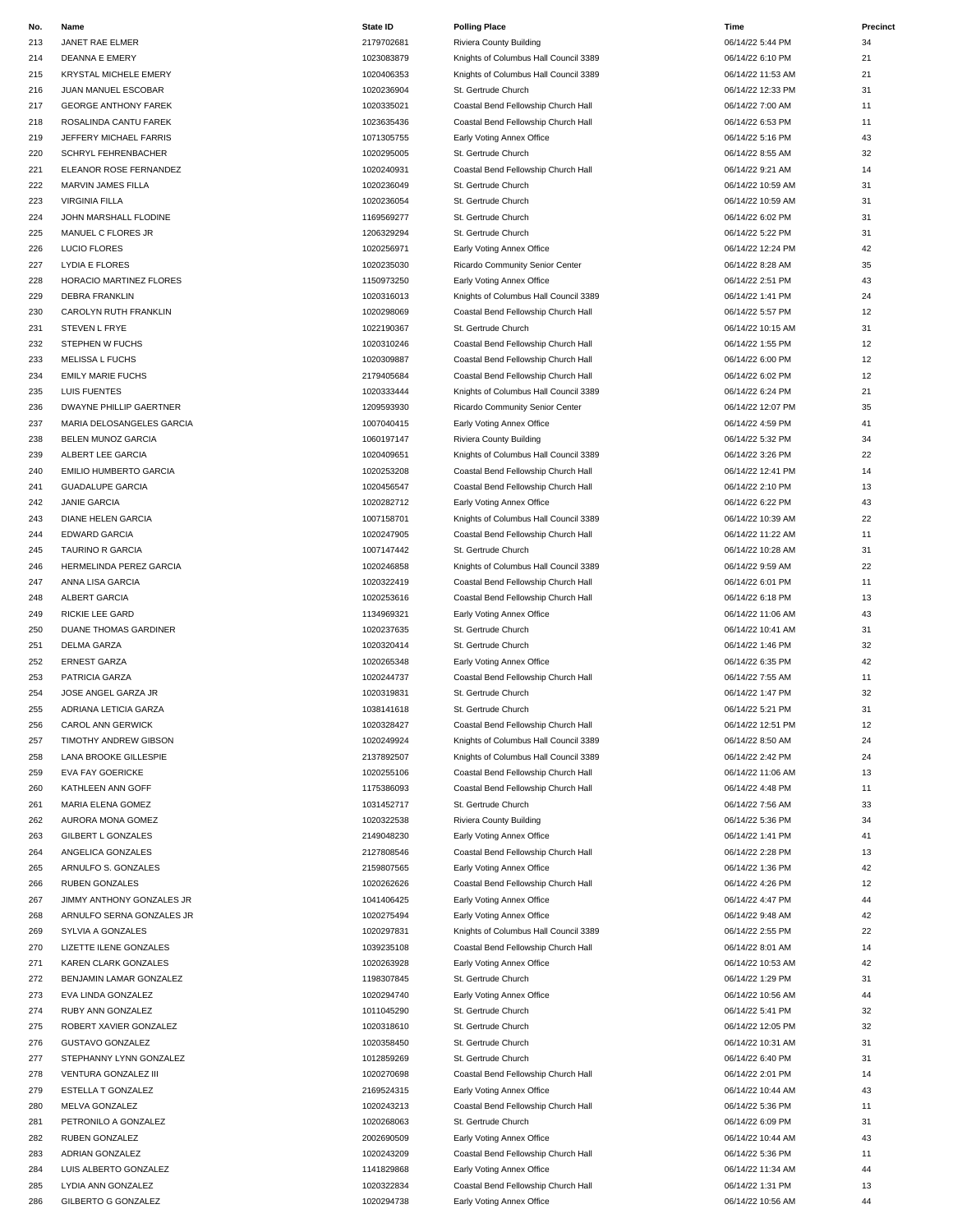| No. | Name                          | <b>State ID</b> | <b>Polling Place</b>                  | Time              | Precinct |
|-----|-------------------------------|-----------------|---------------------------------------|-------------------|----------|
| 287 | MARIA DEL ROSARIO GONZALEZ    | 1020304832      | Early Voting Annex Office             | 06/14/22 11:39 AM | 44       |
| 288 | BRENDA D GONZALEZ             | 1020267392      | St. Gertrude Church                   | 06/14/22 6:09 PM  | 31       |
| 289 | JOSE MIGUEL GRAVELEY          | 1020383631      | Ricardo Community Senior Center       | 06/14/22 10:27 AM | 35       |
| 290 | EVELYN MORALES GRAVELEY       | 1023391822      | Ricardo Community Senior Center       | 06/14/22 4:32 PM  | 35       |
| 291 | WOODROW GREENWOOD             | 1020266368      | Knights of Columbus Hall Council 3389 | 06/14/22 1:38 PM  | 21       |
| 292 | <b>BILLY ORR GREIF</b>        | 1020292152      | Knights of Columbus Hall Council 3389 | 06/14/22 10:31 AM | 23       |
| 293 | RONALD EDWIN GREIF            | 1020292147      | Knights of Columbus Hall Council 3389 | 06/14/22 10:31 AM | 23       |
|     |                               |                 |                                       |                   |          |
| 294 | <b>LEON JAMES GRONES</b>      | 1020410626      | Ricardo Community Senior Center       | 06/14/22 8:53 AM  | 35       |
| 295 | SHEILA ANNETTE GROSSMAN       | 1020254961      | Knights of Columbus Hall Council 3389 | 06/14/22 5:12 PM  | 21       |
| 296 | MARK WADE GROSSMAN            | 1020268139      | Knights of Columbus Hall Council 3389 | 06/14/22 5:12 PM  | 21       |
| 297 | RUBEN C GUERRA JR             | 1189818895      | Knights of Columbus Hall Council 3389 | 06/14/22 12:22 PM | 21       |
| 298 | <b>BENITO GUERRA</b>          | 1020253663      | Coastal Bend Fellowship Church Hall   | 06/14/22 12:46 PM | 13       |
| 299 | JOHN DAVID GUERRERO           | 1020838754      | Early Voting Annex Office             | 06/14/22 4:10 PM  | 41       |
| 300 | ANGELINE BALAN-EG GUIDANGEN   | 1177701499      | Knights of Columbus Hall Council 3389 | 06/14/22 10:46 AM | 21       |
| 301 | CASSANDRA GUZMAN              | 1020254649      | Ricardo Community Senior Center       | 06/14/22 4:52 PM  | 35       |
| 302 | JUAN J GUZMAN                 | 1023459797      | Ricardo Community Senior Center       | 06/14/22 5:10 PM  | 35       |
| 303 | REBECA MALDONADO HAGEMAN      | 1020270554      | Knights of Columbus Hall Council 3389 | 06/14/22 1:22 PM  | 21       |
| 304 | PAUL MARTIN HAGEMAN           | 1020267972      | Knights of Columbus Hall Council 3389 | 06/14/22 7:54 AM  | 21       |
| 305 | NICHOLAS PETER HAGEMAN        | 2153910623      | Knights of Columbus Hall Council 3389 | 06/14/22 6:48 PM  | 21       |
|     |                               |                 |                                       | 06/14/22 5:45 PM  | 31       |
| 306 | <b>DELIA HALE</b>             | 1020268474      | St. Gertrude Church                   |                   |          |
| 307 | THERESE WILMA HAMBERLIN       | 2156389781      | St. Gertrude Church                   | 06/14/22 10:01 AM | 31       |
| 308 | SALENA THERESE HAMBERLIN      | 2128798684      | St. Gertrude Church                   | 06/14/22 7:07 AM  | 31       |
| 309 | KIM E HAMM                    | 1092205627      | St. Gertrude Church                   | 06/14/22 1:01 PM  | 33       |
| 310 | SOPHIA NICOLE HAMM            | 2158815808      | St. Gertrude Church                   | 06/14/22 1:01 PM  | 33       |
| 311 | LANCE DARWIN HAMM             | 1092195951      | St. Gertrude Church                   | 06/14/22 11:34 AM | 33       |
| 312 | PATRICK JOHN HANNON           | 1151505385      | Knights of Columbus Hall Council 3389 | 06/14/22 6:24 PM  | 22       |
| 313 | CAROL ANN HARDENBROOK         | 1020327052      | Early Voting Annex Office             | 06/14/22 11:20 AM | 41       |
| 314 | ALAN THAD HARDENBROOK         | 1020327047      | Early Voting Annex Office             | 06/14/22 11:19 AM | 41       |
| 315 | CLIFFORD WAYNE HASKETT        | 1020564753      | Riviera County Building               | 06/14/22 10:44 AM | 34       |
| 316 | ALICE LOUISE HEMPEL           | 1020383244      | Knights of Columbus Hall Council 3389 | 06/14/22 12:05 PM | 24       |
| 317 | JOEL HERNANDEZ                | 1020249377      | Coastal Bend Fellowship Church Hall   | 06/14/22 7:08 AM  | 14       |
| 318 | CYNTHIA HERNANDEZ             | 1020377406      | Coastal Bend Fellowship Church Hall   | 06/14/22 4:43 PM  | 12       |
| 319 | DIANA HILDA HERNANDEZ         | 1020288616      | Early Voting Annex Office             | 06/14/22 1:43 PM  | 43       |
| 320 | DOLORES NARANJO HERNANDEZ     | 1020282028      | Coastal Bend Fellowship Church Hall   | 06/14/22 5:49 PM  | 13       |
| 321 | MARIA LOUISA HERNANDEZ        | 1020275867      | Coastal Bend Fellowship Church Hall   | 06/14/22 11:25 AM | 12       |
| 322 | LYDIA HERNANDEZ-PEREZ         | 1020382428      | St. Gertrude Church                   | 06/14/22 3:37 PM  | 31       |
| 323 | JUAN ANTONIO HERRERA          | 1020321855      |                                       | 06/14/22 6:09 PM  | 34       |
|     |                               | 1020322207      | Riviera County Building               |                   |          |
| 324 | <b>GLORIA HERRERA</b>         |                 | Riviera County Building               | 06/14/22 6:10 PM  | 34       |
| 325 | <b>MARCO HERRERA</b>          | 1217146470      | Knights of Columbus Hall Council 3389 | 06/14/22 4:28 PM  | 23       |
| 326 | JESSICA MARIE HERRERA         | 1193406508      | Riviera County Building               | 06/14/22 6:09 PM  | 34       |
| 327 | MARIE L HESLER                | 1113779069      | Coastal Bend Fellowship Church Hall   | 06/14/22 4:21 PM  | 14       |
| 328 | <b>DAVID HICKS</b>            | 2129395659      | Knights of Columbus Hall Council 3389 | 06/14/22 12:51 PM | 21       |
| 329 | <b>KENNETH WAYNE HILL</b>     | 1020353493      | Ricardo Community Senior Center       | 06/14/22 2:07 PM  | 35       |
| 330 | <b>HECTOR MARIO HINOJOSA</b>  | 1020236175      | St. Gertrude Church                   | 06/14/22 7:35 AM  | 31       |
| 331 | ELSA HINOJOSA                 | 1020244621      | Coastal Bend Fellowship Church Hall   | 06/14/22 11:13 AM | 11       |
| 332 | NORMA NAIDA HINOJOSA          | 1020235497      | St. Gertrude Church                   | 06/14/22 7:35 AM  | 31       |
| 333 | ERNESTO FRANCISCO HINOJOSA    | 1020242864      | Coastal Bend Fellowship Church Hall   | 06/14/22 11:13 AM | 11       |
| 334 | CRAIG ALLEN HOLLINGSHEAD      | 1020378805      | Knights of Columbus Hall Council 3389 | 06/14/22 10:52 AM | 24       |
| 335 | ERIC STEPHEN HOLLINGSHEAD     | 1020393783      | Knights of Columbus Hall Council 3389 | 06/14/22 10:20 AM | 24       |
| 336 | MARVIN LEE HOLMES             | 2134601896      | Knights of Columbus Hall Council 3389 | 06/14/22 10:32 AM | 22       |
| 337 | PATRICIA CAROL HOLMES         | 2134602391      | Knights of Columbus Hall Council 3389 | 06/14/22 10:32 AM | 22       |
| 338 | SHANNON WILLIAMS HOWARD       | 1171571438      | St. Gertrude Church                   | 06/14/22 5:42 PM  | 31       |
|     |                               | 1020324129      |                                       |                   |          |
| 339 | <b>BONITA WALLACE HUBERT</b>  |                 | Riviera County Building               | 06/14/22 9:53 AM  | 34       |
| 340 | ELIZABETH LEIGH HUBERT        | 1020411346      | Riviera County Building               | 06/14/22 4:04 PM  | 34       |
| 341 | MARY JO HUNTER                | 1020316614      | Knights of Columbus Hall Council 3389 | 06/14/22 4:08 PM  | 24       |
| 342 | <b>LEONARD S HUSKEY</b>       | 1020297910      | Coastal Bend Fellowship Church Hall   | 06/14/22 5:57 PM  | 14       |
| 343 | ARMANDO IBANEZ                | 1005231372      | Knights of Columbus Hall Council 3389 | 06/14/22 2:57 PM  | 24       |
| 344 | KIMBERLY ALEXANDRA IGNATIADES | 2144177852      | St. Gertrude Church                   | 06/14/22 3:43 PM  | 31       |
| 345 | MICHAEL AUGUST IGNATIADES     | 1020273505      | St. Gertrude Church                   | 06/14/22 11:15 AM | 31       |
| 346 | ANNA MARILYN IGNATIADES       | 1215053467      | St. Gertrude Church                   | 06/14/22 3:42 PM  | 31       |
| 347 | <b>TRACY IGNATIADES</b>       | 1020273514      | St. Gertrude Church                   | 06/14/22 11:14 AM | 31       |
| 348 | <b>CYNTHIA ANN ISASSI</b>     | 1020352860      | Knights of Columbus Hall Council 3389 | 06/14/22 5:55 PM  | 23       |
| 349 | ELIAS R ISASSI                | 1020259039      | Early Voting Annex Office             | 06/14/22 6:11 PM  | 42       |
| 350 | RAMON ISASSI SR               | 2171687361      | Early Voting Annex Office             | 06/14/22 6:15 PM  | 42       |
| 351 | <b>RAMON ISASSI JR</b>        | 1020294447      | Knights of Columbus Hall Council 3389 | 06/14/22 7:42 AM  | 23       |
| 352 | VICKIE LYNN JACOBSON          | 1020256225      | Coastal Bend Fellowship Church Hall   | 06/14/22 1:22 PM  | 11       |
| 353 | ELLA V JIMENEZ                | 1020341975      | Coastal Bend Fellowship Church Hall   | 06/14/22 5:51 PM  | 13       |
| 354 | SAMUEL FELIX JIMENEZ          | 1020385351      | Riviera County Building               | 06/14/22 4:27 PM  | 34       |
| 355 | ALONSO HINOJOSA JIMENEZ       | 1020310515      | St. Gertrude Church                   | 06/14/22 9:37 AM  | 31       |
| 356 | STANFORD WALLACE JOHNSEY      | 1020316130      | Knights of Columbus Hall Council 3389 | 06/14/22 1:28 PM  | 24       |
| 357 | <b>IRMA JOHNSON</b>           | 1057445735      | Coastal Bend Fellowship Church Hall   | 06/14/22 6:18 PM  | 12       |
| 358 | <b>BARRY W JOHNSON</b>        | 1020294565      | Coastal Bend Fellowship Church Hall   | 06/14/22 8:04 AM  | 12       |
|     |                               |                 |                                       |                   |          |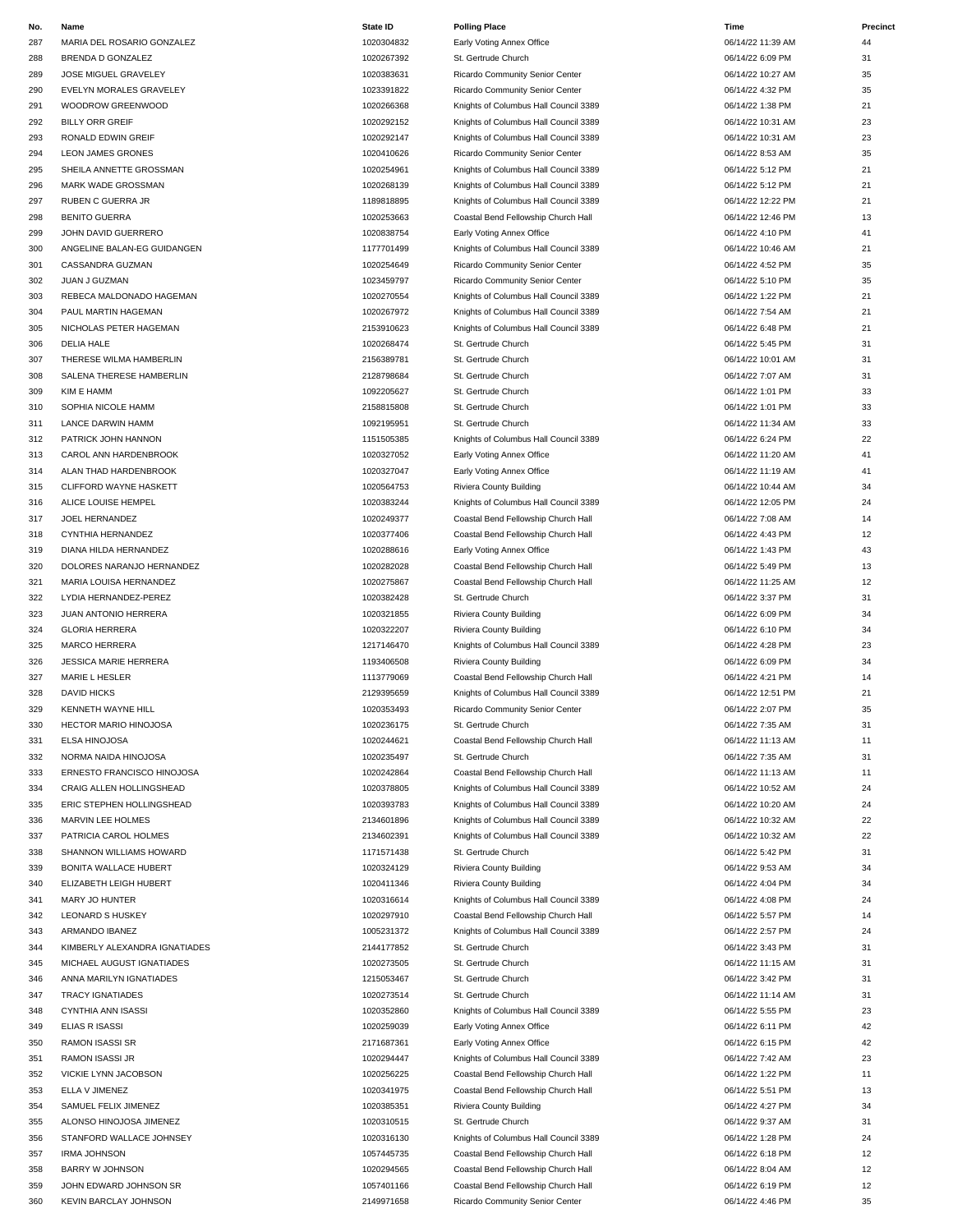| No. | Name                        | State ID   | <b>Polling Place</b>                  | Time              | Precinct |
|-----|-----------------------------|------------|---------------------------------------|-------------------|----------|
| 361 | WENDY M JOHNSON             | 2003447032 | Ricardo Community Senior Center       | 06/14/22 5:00 PM  | 35       |
| 362 | <b>IZOLA JOHNSON</b>        | 1020360531 | St. Gertrude Church                   | 06/14/22 5:40 PM  | 31       |
| 363 | MIRANDA CONARD JOINER       | 1020457589 | Knights of Columbus Hall Council 3389 | 06/14/22 12:46 PM | 21       |
| 364 | <b>GENE MELTON JONES</b>    | 1020332523 | St. Gertrude Church                   | 06/14/22 4:56 PM  | 33       |
| 365 | TISHA FRANKLIN JONES        | 1169037265 | Coastal Bend Fellowship Church Hall   | 06/14/22 1:58 PM  | 12       |
| 366 | BEVERLY JANE JORDAN         | 1020233783 | St. Gertrude Church                   | 06/14/22 5:17 PM  | 31       |
| 367 | MEREDITH MARDAN JORDAN      | 1020409701 | Riviera County Building               | 06/14/22 11:29 AM | 34       |
|     |                             |            |                                       |                   |          |
| 368 | AMELIA ALEMAN JOSLIN        | 1020244763 | Coastal Bend Fellowship Church Hall   | 06/14/22 3:06 PM  | 11       |
| 369 | JOHN NELSON JOSLIN          | 1020244904 | Coastal Bend Fellowship Church Hall   | 06/14/22 3:11 PM  | 11       |
| 370 | EDWARD IRA JOYNER JR        | 1020242817 | Coastal Bend Fellowship Church Hall   | 06/14/22 2:01 PM  | 11       |
| 371 | <b>GORDON LEE KALTZ</b>     | 1203998080 | Knights of Columbus Hall Council 3389 | 06/14/22 4:07 PM  | 21       |
| 372 | <b>SHARON CAMILE KEMP</b>   | 1114737653 | Coastal Bend Fellowship Church Hall   | 06/14/22 3:01 PM  | 11       |
| 373 | MILTON SOLON KIMBALL        | 1020310493 | Knights of Columbus Hall Council 3389 | 06/14/22 2:43 PM  | 22       |
| 374 | <b>WESLEY EARL KIRCH</b>    | 1020250747 | Coastal Bend Fellowship Church Hall   | 06/14/22 8:24 AM  | 13       |
| 375 | HARRIET MARIE KIRCH         | 1020380005 | Coastal Bend Fellowship Church Hall   | 06/14/22 8:25 AM  | 13       |
| 376 | JAMES RICHARD KIRKPATRICK   | 1020333779 | Riviera County Building               | 06/14/22 9:59 AM  | 34       |
| 377 | BRITTANY VON RUFF KOEHLER   | 1202525442 | St. Gertrude Church                   | 06/14/22 1:55 PM  | 33       |
| 378 | <b>BRADLEY ALLEN KOHOUT</b> | 2148965946 | Knights of Columbus Hall Council 3389 | 06/14/22 6:12 PM  | 24       |
|     |                             |            |                                       | 06/14/22 6:13 PM  |          |
| 379 | LATOYA DENISE KOHOUT        | 2155245683 | Knights of Columbus Hall Council 3389 |                   | 24       |
| 380 | LIBRADA KOPATZ              | 1020272560 | St. Gertrude Church                   | 06/14/22 2:30 PM  | 31       |
| 381 | JACK RAY KOPATZ             | 1020272556 | St. Gertrude Church                   | 06/14/22 2:30 PM  | 31       |
| 382 | <b>JANE KRIEGEL</b>         | 1039271372 | St. Gertrude Church                   | 06/14/22 3:42 PM  | 31       |
| 383 | <b>FRANCES KUHN</b>         | 1020253470 | Coastal Bend Fellowship Church Hall   | 06/14/22 8:36 AM  | 13       |
| 384 | KENNETH ALEN KUHN           | 1020254263 | Coastal Bend Fellowship Church Hall   | 06/14/22 9:06 AM  | 13       |
| 385 | WILLIAM PETER KUVLESKY JR   | 1020466138 | Knights of Columbus Hall Council 3389 | 06/14/22 5:25 PM  | 22       |
| 386 | VANESSA ROSE KUVLESKY       | 1020233945 | Knights of Columbus Hall Council 3389 | 06/14/22 5:26 PM  | 22       |
| 387 | LUIS G LANDEROS             | 2176361535 | Knights of Columbus Hall Council 3389 | 06/14/22 4:25 PM  | 21       |
| 388 | <b>SALLY RIOS LARA</b>      | 1020246131 | Knights of Columbus Hall Council 3389 | 06/14/22 7:48 AM  | 21       |
|     | PATRICIA ANN LARD           | 1153944830 |                                       | 06/14/22 6:25 PM  | 21       |
| 389 |                             |            | Knights of Columbus Hall Council 3389 |                   |          |
| 390 | CATHERINE FABIOLA LAZO      | 1190133713 | Coastal Bend Fellowship Church Hall   | 06/14/22 8:41 AM  | 12       |
| 391 | <b>BILLIE LEE</b>           | 1020328671 | Coastal Bend Fellowship Church Hall   | 06/14/22 12:25 PM | 12       |
| 392 | LARRY D LEE SR              | 1020328685 | Coastal Bend Fellowship Church Hall   | 06/14/22 12:26 PM | 12       |
| 393 | CHRISTOPHER DEAN LEE        | 1020371760 | Riviera County Building               | 06/14/22 8:59 AM  | 34       |
| 394 | LARRY DALE LEHMAN           | 1039341269 | Riviera County Building               | 06/14/22 4:54 PM  | 34       |
| 395 | <b>DIANNE LEUBERT</b>       | 1020462191 | Early Voting Annex Office             | 06/14/22 9:43 AM  | 41       |
| 396 | MARGARET MOREIRA LIGHT      | 1057411186 | Riviera County Building               | 06/14/22 11:21 AM | 34       |
| 397 | RODNEY EUGENE LIGHT         | 1204672856 | Riviera County Building               | 06/14/22 11:20 AM | 34       |
| 398 | <b>ROBERT RAY LINTON</b>    | 1020296372 | Knights of Columbus Hall Council 3389 | 06/14/22 2:11 PM  | 21       |
| 399 | ROBERT OLDS LISARDO         | 1020328713 | Coastal Bend Fellowship Church Hall   | 06/14/22 2:43 PM  | 12       |
|     | ADAM LOERA                  | 2161693174 | Ricardo Community Senior Center       |                   | 35       |
| 400 |                             |            |                                       | 06/14/22 6:27 PM  |          |
| 401 | AMY LOERA                   | 2144481236 | Ricardo Community Senior Center       | 06/14/22 6:27 PM  | 35       |
| 402 | MARIA LYNN LONGNECKER       | 1020625431 | Riviera County Building               | 06/14/22 10:36 AM | 34       |
| 403 | RODOLFO LONGORIA            | 1020239352 | St. Gertrude Church                   | 06/14/22 3:21 PM  | 31       |
| 404 | VICTORIA KATHERYN LONGORIA  | 1151172017 | Knights of Columbus Hall Council 3389 | 06/14/22 1:55 PM  | 21       |
| 405 | JOSE LONGORIA JR            | 1194421621 | Coastal Bend Fellowship Church Hall   | 06/14/22 5:50 PM  | 13       |
| 406 | EDNA LOPEZ                  | 1020245916 | Coastal Bend Fellowship Church Hall   | 06/14/22 3:45 PM  | 14       |
| 407 | JULIO LOPEZ JR              | 1020346886 | Riviera County Building               | 06/14/22 11:22 AM | 34       |
| 408 | ALONZO LOPEZ JR             | 1020245890 | Coastal Bend Fellowship Church Hall   | 06/14/22 3:45 PM  | 14       |
| 409 | KRYSTAL LEE LOPEZ           | 1158696251 | Early Voting Annex Office             | 06/14/22 6:17 PM  | 42       |
| 410 | MELISSA ANN LOPEZ           | 1213654730 | St. Gertrude Church                   | 06/14/22 12:37 PM | 31       |
|     |                             |            |                                       |                   |          |
| 411 | VALERIE R LOVEWELL          | 1006426732 | Early Voting Annex Office             | 06/14/22 4:56 PM  | 43       |
| 412 | ELMA VILLARREAL LOWE        | 1020322426 | Riviera County Building               | 06/14/22 4:30 PM  | 34       |
| 413 | JULIANNE KATHRYN LOWRY      | 1020244958 | Knights of Columbus Hall Council 3389 | 06/14/22 10:50 AM | 21       |
| 414 | WILLIS EDWARDS LOWRY        | 1020244943 | Knights of Columbus Hall Council 3389 | 06/14/22 4:57 PM  | 21       |
| 415 | JACK CURTIS LUTENBACHER III | 2000106849 | Ricardo Community Senior Center       | 06/14/22 10:57 AM | 35       |
| 416 | MICHAEL DEAN LUTHULTZ       | 2128927656 | Knights of Columbus Hall Council 3389 | 06/14/22 9:07 AM  | 24       |
| 417 | CLEATUS DON LYNCH           | 1042476731 | Coastal Bend Fellowship Church Hall   | 06/14/22 9:30 AM  | 12       |
| 418 | DARLA JO LYNCH              | 1092856351 | Coastal Bend Fellowship Church Hall   | 06/14/22 9:30 AM  | 12       |
| 419 | CRISTINA MACHUCA            | 1021902604 | Riviera County Building               | 06/14/22 8:51 AM  | 34       |
| 420 | FRED WILLIAM MAINER         | 1171275303 | Coastal Bend Fellowship Church Hall   | 06/14/22 9:09 AM  | 14       |
| 421 |                             | 1040458311 | Coastal Bend Fellowship Church Hall   |                   | 12       |
|     | MAURICE ELLIOTT MALCIK      |            |                                       | 06/14/22 1:11 PM  |          |
| 422 | DARLENE HAYES MAPLES        | 1020337905 | Ricardo Community Senior Center       | 06/14/22 11:21 AM | 35       |
| 423 | DAVID LOUIS MARTIN          | 1020254082 | St. Gertrude Church                   | 06/14/22 4:01 PM  | 31       |
| 424 | JAIME MARTINEZ              | 1020280576 | Early Voting Annex Office             | 06/14/22 4:55 PM  | 41       |
| 425 | MARIA ELENA MARTINEZ        | 1020277988 | Early Voting Annex Office             | 06/14/22 2:42 PM  | 43       |
| 426 | DORA MARTINEZ               | 1020320894 | St. Gertrude Church                   | 06/14/22 9:52 AM  | 31       |
| 427 | LAMAR DAVID MARTINEZ        | 1007169244 | Knights of Columbus Hall Council 3389 | 06/14/22 2:52 PM  | 21       |
| 428 | ANN PATRICIA MARTINEZ       | 1208220912 | Knights of Columbus Hall Council 3389 | 06/14/22 2:52 PM  | 21       |
| 429 | VALENTIN MARTINEZ           | 1020258513 | Early Voting Annex Office             | 06/14/22 12:58 PM | 44       |
| 430 | ERNESTO LUIS MARTINEZ       | 1020404441 | St. Gertrude Church                   | 06/14/22 3:02 PM  | 31       |
|     |                             | 1188445309 | Riviera County Building               |                   | 34       |
| 431 | ARTHUR GENE MAXWELL         |            |                                       | 06/14/22 11:49 AM |          |
| 432 | MICHAEL JOE MAYO            | 1020321612 | Riviera County Building               | 06/14/22 5:14 PM  | 34       |

| 455 | MEREDH LEIGH MAYU  |
|-----|--------------------|
| 434 | AUTRY GLEN MCBRYAR |

### 366 BEVERLY JANE JORDAN 31 COLLECT STREET ASSEMBLY JAN 2020233783 St. Gertrude Church 26-11 2002 2001 2002 200 367 MEREDITH MARDAN JORDAN 1020409701 Riviera County Building 06/14/22 11:29 AM 34 368 AMELIA ALEMAN JOSLIN 1020244763 Coastal Bend Fellowship Church Hall 06/14/22 3:06 PM 11 369 JOHN NELSON JOSLIN 1020244904 Coastal Bend Fellowship Church Hall 06/14/22 3:11 PM 11 370 EDWARD IRA JOYNER JR 1020242817 Coastal Bend Fellowship Church Hall 06/14/22 2:01 PM 11 1203998080 Knights of Columbus Hall Council 3389 06/14/22 4:07 PM 21 372 SHARON CAMILE KEMP 1114737653 Coastal Bend Fellowship Church Hall 06/14/22 3:01 PM 11 373 MILTON SOLON KIMBALL 1020310493 Knights of Columbus Hall Council 3389 06/14/22 2:43 PM 22 374 WESLEY EARL KIRCH 1020250747 Coastal Bend Fellowship Church Hall 06/14/22 8:24 AM 13 375 HARRIET MARIE KIRCH 1020380005 Coastal Bend Fellowship Church Hall 06/14/22 8:25 AM 13 376 JAMES RICHARD KIRKPATRICK 1020333779 Riviera County Building 06/14/22 9:59 AM 34 377 BRITTANY VON RUFF KOEHLER 12002525442 St. Gertrude Church 1202525442 St. Gertrude Church 1202525442 33 2148965946 Knights of Columbus Hall Council 3389 06/14/22 6:12 PM 24 2155245683 Knights of Columbus Hall Council 3389 06/14/22 6:13 PM 24 380 LIBRADA KOPATZ 2002 2002 1020272560 St. Gertrude Church 2002 2008/14/22 2:30 PM 31 381 JACK RAY KOPATZ 1020272556 St. Gertrude Church 06/14/22 2:30 PM 31 382 JANE KRIEGEL 1039271372 St. Gertrude Church 06/14/22 3:42 PM 31 383 FRANCES KUHN 1020253470 Coastal Bend Fellowship Church Hall 06/14/22 8:36 AM 13 1020254263 Coastal Bend Fellowship Church Hall 06/14/22 9:06 AM 13 385 WILLIAM PETER KUVLESKY JR 1020466138 Knights of Columbus Hall Council 3389 06/14/22 5:25 PM 22 1020233945 Knights of Columbus Hall Council 3389 06/14/22 5:26 PM 22 2176361535 Knights of Columbus Hall Council 3389 06/14/22 4:25 PM 21 388 SALLY RIOS LARA 1020246131 Knights of Columbus Hall Council 3389 06/14/22 7:48 AM 21 389 PATRICIA ANN LARD 1153944830 Knights of Columbus Hall Council 3389 06/14/22 6:25 PM 21 390 CATHERINE FABIOLA LAZO 1190133713 Coastal Bend Fellowship Church Hall 06/14/22 8:41 AM 12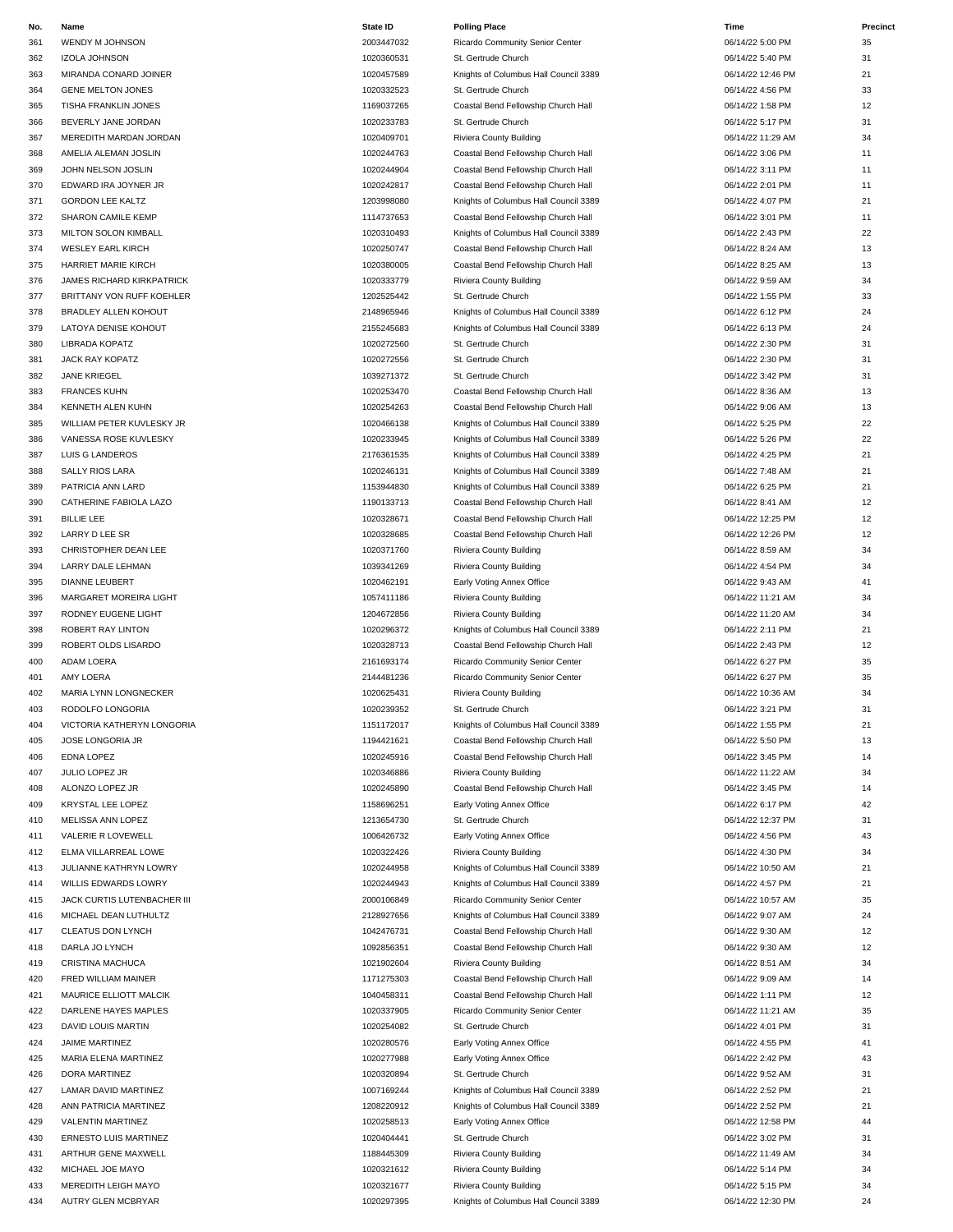| No. | Name                         | State ID   | <b>Polling Place</b>                  | Time              | Precinct |
|-----|------------------------------|------------|---------------------------------------|-------------------|----------|
| 435 | KATHRYN MCDONALD             | 1020277244 | Knights of Columbus Hall Council 3389 | 06/14/22 6:06 PM  | 21       |
| 436 | CHARLES TODD MCDONALD        | 1020277581 | Knights of Columbus Hall Council 3389 | 06/14/22 6:06 PM  | 21       |
| 437 | JOHN CAMPBELL MCFALL         | 1020322572 | Riviera County Building               | 06/14/22 12:54 PM | 34       |
|     |                              |            |                                       |                   |          |
| 438 | CAROL MCFALL                 | 1020322932 | Riviera County Building               | 06/14/22 2:43 PM  | 34       |
| 439 | MICAELA ELISE MCGUIRE        | 2126601315 | St. Gertrude Church                   | 06/14/22 3:13 PM  | 31       |
| 440 | THOMAS LEE MCNEALEY          | 1110799156 | Early Voting Annex Office             | 06/14/22 1:52 PM  | 43       |
| 441 | WALTER N MEBANE              | 1020236293 | Ricardo Community Senior Center       | 06/14/22 10:47 AM | 35       |
| 442 | SYLVIA MEDINA                | 1020312184 | Knights of Columbus Hall Council 3389 | 06/14/22 6:36 PM  | 24       |
|     |                              |            |                                       |                   |          |
| 443 | ENRIQUE GARCIA MEDINA        | 1020312197 | Knights of Columbus Hall Council 3389 | 06/14/22 6:37 PM  | 24       |
| 444 | RAUL MEDINA                  | 1020252669 | Early Voting Annex Office             | 06/14/22 9:44 AM  | 41       |
| 445 | CYNTHIA ANN MENDEZ           | 1020326353 | Knights of Columbus Hall Council 3389 | 06/14/22 2:18 PM  | 21       |
| 446 | ROLANDO O MENDEZ             | 1020354764 | Coastal Bend Fellowship Church Hall   | 06/14/22 1:51 PM  | 13       |
| 447 | JUAQUINA RAMOS MENDEZ        | 1020564688 | Ricardo Community Senior Center       | 06/14/22 12:06 PM | 35       |
|     |                              |            |                                       |                   |          |
| 448 | SEFERINO BAZAN MENDIETTA     | 1020320785 | Coastal Bend Fellowship Church Hall   | 06/14/22 3:41 PM  | 14       |
| 449 | ALFREDO G MENDIETTA          | 1020320970 | Coastal Bend Fellowship Church Hall   | 06/14/22 9:52 AM  | 14       |
| 450 | HILDA MENDIETTA              | 1020320962 | Coastal Bend Fellowship Church Hall   | 06/14/22 9:51 AM  | 14       |
| 451 | ISRAEL SANDOVAL MENDIOLA     | 1020245111 | Coastal Bend Fellowship Church Hall   | 06/14/22 11:18 AM | 11       |
| 452 | JOSE ANTONIO MENDOZA         | 1020317037 | Knights of Columbus Hall Council 3389 | 06/14/22 6:36 PM  | 22       |
|     |                              |            |                                       |                   |          |
| 453 | <b>ALICE MENDOZA</b>         | 1020317028 | Knights of Columbus Hall Council 3389 | 06/14/22 6:35 PM  | 22       |
| 454 | <b>MEI MING</b>              | 2148854244 | Knights of Columbus Hall Council 3389 | 06/14/22 1:33 PM  | 21       |
| 455 | ROBERTA ANN MITTAG           | 1020325775 | Riviera County Building               | 06/14/22 10:09 AM | 34       |
| 456 | MARIA VIRGINIA MOLINA        | 1213824412 | Coastal Bend Fellowship Church Hall   | 06/14/22 11:43 AM | 14       |
| 457 | MANFREDO ROLANDO MOLINA      | 1020235631 | Knights of Columbus Hall Council 3389 | 06/14/22 9:50 AM  | 21       |
|     |                              |            |                                       |                   |          |
| 458 | AGUSTIN GARZA MOLINA         | 1134721505 | Coastal Bend Fellowship Church Hall   | 06/14/22 11:45 AM | 14       |
| 459 | <b>LETICIA MONTEZ</b>        | 1020335032 | Coastal Bend Fellowship Church Hall   | 06/14/22 3:35 PM  | 14       |
| 460 | ANTHONY RAY MONTEZ           | 1214575532 | Coastal Bend Fellowship Church Hall   | 06/14/22 5:59 PM  | 14       |
| 461 | VICTOR MANUEL MONTEZ         | 1022789562 | Coastal Bend Fellowship Church Hall   | 06/14/22 3:35 PM  | 14       |
|     |                              |            |                                       |                   |          |
| 462 | NORMA MARTINEZ MOON          | 1125297375 | Coastal Bend Fellowship Church Hall   | 06/14/22 2:11 PM  | 14       |
| 463 | CHRISTINE ELLEN MORAVITS     | 1049137048 | Riviera County Building               | 06/14/22 6:58 PM  | 34       |
| 464 | GARY JOSEPH MORAVITS         | 1048917309 | Riviera County Building               | 06/14/22 6:59 PM  | 34       |
| 465 | <b>GUADALUPE VERA MORENO</b> | 1073429066 | Knights of Columbus Hall Council 3389 | 06/14/22 5:17 PM  | 21       |
| 466 | ODE DELAROSA MORENO          | 1020314990 | Knights of Columbus Hall Council 3389 | 06/14/22 3:35 PM  | 24       |
|     |                              |            |                                       |                   |          |
| 467 | JUANITA NAVARRO MORENO       | 1005249892 | Knights of Columbus Hall Council 3389 | 06/14/22 5:23 PM  | 21       |
| 468 | JERI SNYDER MOREY            | 1020306713 | Early Voting Annex Office             | 06/14/22 12:43 PM | 44       |
| 469 | THOMAS ALVIN MORGAN          | 1158904047 | St. Gertrude Church                   | 06/14/22 5:40 PM  | 31       |
| 470 | MARIO ALEJO MUNOZ            | 1007395687 | Coastal Bend Fellowship Church Hall   | 06/14/22 8:01 AM  | 14       |
|     |                              | 1020283385 |                                       |                   | 43       |
| 471 | <b>FANIE MUNOZ</b>           |            | Early Voting Annex Office             | 06/14/22 6:23 PM  |          |
| 472 | WAYNE FRANKLIN MUNOZ         | 1134606344 | Coastal Bend Fellowship Church Hall   | 06/14/22 3:53 PM  | 13       |
| 473 | <b>GUADALUPE MUNOZ</b>       | 1020279261 | Early Voting Annex Office             | 06/14/22 6:42 PM  | 43       |
| 474 | MYRNA MARICELA MUNOZ         | 1134550283 | Coastal Bend Fellowship Church Hall   | 06/14/22 3:53 PM  | 13       |
| 475 | DOBY ALLEN MURR              | 1020296816 | Riviera County Building               | 06/14/22 7:07 AM  | 34       |
|     |                              |            |                                       |                   |          |
| 476 | DANIEL NARANJO               | 1020391809 | Early Voting Annex Office             | 06/14/22 2:28 PM  | 43       |
| 477 | SYLVIA NAVARRO               | 1020238565 | St. Gertrude Church                   | 06/14/22 4:31 PM  | 31       |
| 478 | RICHARD KENT NEWTON          | 1020376461 | Riviera County Building               | 06/14/22 3:27 PM  | 34       |
| 479 | MARY THERESE NEWTON          | 1020233691 | Riviera County Building               | 06/14/22 3:27 PM  | 34       |
| 480 | <b>SUSAN NITSCHMANN</b>      | 1020335565 | Knights of Columbus Hall Council 3389 | 06/14/22 12:45 PM | 21       |
|     |                              |            |                                       |                   |          |
| 481 | ROYCE ALLEN NITSCHMANN       | 1020335554 | Knights of Columbus Hall Council 3389 | 06/14/22 12:45 PM | 21       |
| 482 | JANELLE BURLESON NIX         | 1198504682 | St. Gertrude Church                   | 06/14/22 3:28 PM  | 33       |
| 483 | JAMES DOW NIX                | 1070002452 | St. Gertrude Church                   | 06/14/22 10:25 AM | 33       |
| 484 | REBECCA RICHEY NORDEEN       | 1020376754 | St. Gertrude Church                   | 06/14/22 4:49 PM  | 33       |
| 485 | DARRELL HARRY NORDEEN        | 1020370790 | St. Gertrude Church                   | 06/14/22 4:49 PM  | 33       |
|     |                              |            |                                       |                   |          |
| 486 | <b>MARIA OBRIEN</b>          | 1020317615 | Knights of Columbus Hall Council 3389 | 06/14/22 4:12 PM  | 24       |
| 487 | SEAN MICHAEL OBRIEN          | 1020317627 | Knights of Columbus Hall Council 3389 | 06/14/22 4:13 PM  | 24       |
| 488 | JOANNA LEE OCANA             | 1060647532 | Riviera County Building               | 06/14/22 5:52 PM  | 34       |
| 489 | MARIO ALBERTO OCANA JR       | 1145282697 | Riviera County Building               | 06/14/22 5:52 PM  | 34       |
|     | JOSE ROLANDO OCHOA           | 1020338166 | Ricardo Community Senior Center       | 06/14/22 11:24 AM |          |
| 490 |                              |            |                                       |                   | 35       |
| 491 | JOSE OCHOA                   | 1020242654 | Early Voting Annex Office             | 06/14/22 4:59 PM  | 41       |
| 492 | EDUARDO D OCHOA              | 1020284234 | Early Voting Annex Office             | 06/14/22 4:05 PM  | 43       |
| 493 | DIANA OCHOA                  | 1020282921 | Early Voting Annex Office             | 06/14/22 4:04 PM  | 43       |
| 494 | ROBERT WILLIAM ODOM          | 1020245327 | St. Gertrude Church                   | 06/14/22 1:20 PM  | 32       |
|     |                              |            |                                       |                   |          |
| 495 | TROY ALAN ODOM               | 1020832544 | Coastal Bend Fellowship Church Hall   | 06/14/22 3:40 PM  | 11       |
| 496 | EGLANTINA CARRILLO ODOM      | 1020832500 | Coastal Bend Fellowship Church Hall   | 06/14/22 5:35 PM  | 11       |
| 497 | <b>BENJIE OLIVAREZ</b>       | 1013099735 | Early Voting Annex Office             | 06/14/22 5:34 PM  | 41       |
| 498 | JOHN NORRIS OLSON            | 1020268754 | St. Gertrude Church                   | 06/14/22 10:07 AM | 31       |
| 499 | HORACE ALBERT ONEILL         | 1142064359 | Riviera County Building               | 06/14/22 10:01 AM | 34       |
|     |                              |            |                                       |                   |          |
| 500 | CINDY CHERIE OSBORNE         | 2137781832 | Knights of Columbus Hall Council 3389 | 06/14/22 8:48 AM  | 23       |
| 501 | RYAN WAYNE OSBURN            | 1037620482 | Knights of Columbus Hall Council 3389 | 06/14/22 3:01 PM  | 21       |
| 502 | <b>LYDIA LETICIA OWEN</b>    | 1020247692 | Coastal Bend Fellowship Church Hall   | 06/14/22 10:10 AM | 11       |
| 503 | <b>EMMETT RANDALL OWEN</b>   | 1020249088 | Coastal Bend Fellowship Church Hall   | 06/14/22 10:11 AM | 11       |
| 504 | ANGELICA OZUNA               | 1021162436 | Coastal Bend Fellowship Church Hall   | 06/14/22 4:25 PM  | 12       |
|     |                              |            |                                       |                   |          |
| 505 | MANUEL OZUNA                 | 1021162518 | Coastal Bend Fellowship Church Hall   | 06/14/22 4:25 PM  | 12       |
| 506 | HAYDEE GEORGETTE PADILLA     | 1057371928 | Riviera County Building               | 06/14/22 4:33 PM  | 34       |

### 1020277244 Knights of Columbus Hall Council 3389 06/14/22 6:06 1020277581 Knights of Columbus Hall Council 3389 06/ 1020322572 Riviera County Building 1020322572 06 1020322932 Riviera County Building **1020322932** 06 441 1020236293 Ricardo Community Senior Center 06/14/22 1020236293 06/ 1020312184 Knights of Columbus Hall Council 3389 1020312197 Knights of Columbus Hall Council 3389 06/14/22 6:47 PM 24/22 6:47 PM 24/22 6:47 PM 24/22 6:47 PM 24 1020252669 Early Voting Annex Office 06 1020326353 Knights of Columbus Hall Council 3389 06 1020354764 Coastal Bend Fellowship Church Hall 06 1020564688 Ricardo Community Senior Center 1020564688 06/ 1020320785 Coastal Bend Fellowship Church Hall 06/ 14900320970 Coastal Bend Fellowship Church Hall 06/14/22 9:52 2:52 AM 14/22 9:52 AM 14/22 9:52 AM 14/22 9:52 AM 1020320962 Coastal Bend Fellowship Church Hall 06/ 1020245111 Coastal Bend Fellowship Church Hall 06/ 1020317037 Knights of Columbus Hall Council 3389 06 1020317028 Knights of Columbus Hall Council 3389 06 2148854244 Knights of Columbus Hall Council 3389 06/14/22 148854244 1213824412 Coastal Bend Fellowship Church Hall 06/ 1020235631 Knights of Columbus Hall Council 3389 06/14/22 9:50 AM 1134721505 Coastal Bend Fellowship Church Hall 06/ 1020335032 Coastal Bend Fellowship Church Hall 06/ 1214575532 Coastal Bend Fellowship Church Hall 06 1022789562 Coastal Bend Fellowship Church Hall 06/ 1125297375 Coastal Bend Fellowship Church Hall 06/ 1049137048 Riviera County Building **1049137048** 06/ 1073429066 Knights of Columbus Hall Council 3389 06/ 1020314990 Knights of Columbus Hall Council 3389 06/ 1005249892 Knights of Columbus Hall Council 3389 06 1020306713 Early Voting Annex Office 1020306713 D6/ 1007395687 Coastal Bend Fellowship Church Hall 06/14/22 8:001 AM 14/22 8:001 AM 14/22 1134606344 Coastal Bend Fellowship Church Hall 06/ 1020279261 Early Voting Annex Office 06/14/22 6:42 PM 43-14/22 6:42 PM 43-14/22 6:42 PM 43-14/22 6:42 PM 433 PM 434 PM 434 PM 434 PM 434 PM 434 PM 434 PM 434 PM 434 PM 434 PM 434 PM 434 PM 434 PM 434 PM 434 PM 434 PM 434 P 1134550283 Coastal Bend Fellowship Church Hall 06/ 1020296816 Riviera County Building 1020296816 06 1020391809 Early Voting Annex Office 1020391809 06/ 1020335565 Knights of Columbus Hall Council 3389 06/14/220335565 1020335554 Knights of Columbus Hall Council 3389 06/ 1020317615 Knights of Columbus Hall Council 3389 06/14/22 1020317615 06/ 187 1020317627 Knights of Columbus Hall Council 3389 1060647532 Riviera County Building 1060647532 06/ 1145282697 Riviera County Building 1145282697 06/ 1020338166 Ricardo Community Senior Center 06/14/20338166 06/ 1020242654 Early Voting Annex Office 06/14/22 4:59 PM 41020242654 PM 512 Hz 1020284234 Early Voting Annex Office 06/14/22 4:05 PM 434234 1020282921 Early Voting Annex Office 06/14/22 4:05/14/22 4:04 PM 64/22 4:04 PM 43:04 PM 43:04 PM 43:04 PM 43:04 PM 43:04 PM 43:04 PM 43:04 PM 43:04 PM 43:04 PM 43:04 PM 43:04 PM 43:04 PM 43:04 PM 43:04 PM 43:04 PM 43:04 PM 1020832544 Coastal Bend Fellowship Church Hall 06/ 1020832500 Coastal Bend Fellowship Church Hall 06/ 1013099735 Early Voting Annex Office 1013099735 66/ 1142064359 Riviera County Building **National Accounty Building** 06/ 500 CINDY CHERIE OSBORNE 2137781832 Knights of Columbus Hall Council 3389 06/14/22 8:48 AM 23 501 RYAN WAYNE OSBURN 1037620482 Knights of Columbus Hall Council 3389 06/14/22 3:01 PM 21 5020247692 Coastal Bend Fellowship Church Hall 06/14/20247692 Coastal Bend Fellowship Church Hall 1020249088 Coastal Bend Fellowship Church Hall 06/ 1021162436 Coastal Bend Fellowship Church Hall 06/ 1021162518 Coastal Bend Fellowship Church Hall 06/ 1057371928 Riviera County Building **Riviera County Building** 06/ 507 JOSEPH EARL PAEPKE 2021 CHEARL PAEPKE 2121675781 Ricardo Community Senior Center 508 BELINDA ALVAREZ PATRICK COMPUTER CONTROL 2017934060 Early Voting Annex Office COMPUTER COMPUTER COMPUTER COMPUTER

| PМ        |  |
|-----------|--|
| PМ        |  |
| <b>PM</b> |  |
| PМ        |  |
| PМ        |  |
| PМ        |  |
| AM        |  |
| PМ        |  |
| PМ        |  |
| ٩M        |  |
| PМ        |  |
| PМ        |  |
| PM        |  |
| PМ        |  |
| ٩M        |  |
| ٩M        |  |
| AM        |  |
| PМ        |  |
| <b>DA</b> |  |

| 14/22 6:06 PM                   | 21       |
|---------------------------------|----------|
| 14/22 6:06 PM                   | 21       |
| 14/22 12:54 PM                  | 34       |
| 14/22 2:43 PM                   | 34       |
| 14/22 3:13 PM                   | 31       |
| 14/22 1:52 PM<br>14/22 10:47 AM | 43       |
| 14/22 6:36 PM                   | 35<br>24 |
| 14/22 6:37 PM                   | 24       |
| 14/22 9:44 AM                   | 41       |
| '14/22 2:18 PM                  | 21       |
| 14/22 1:51 PM                   | 13       |
| 14/22 12:06 PM                  | 35       |
| 14/22 3:41 PM                   | 14       |
| 14/22 9:52 AM                   | 14       |
| 14/22 9:51 AM                   | 14       |
| 14/22 11:18 AM                  | 11       |
| 14/22 6:36 PM                   | 22       |
| 14/22 6:35 PM<br>14/22 1:33 PM  | 22       |
| 14/22 10:09 AM                  | 21<br>34 |
| 14/22 11:43 AM                  | 14       |
| 14/22 9:50 AM                   | 21       |
| 14/22 11:45 AM                  | 14       |
| 14/22 3:35 PM                   | 14       |
| 14/22 5:59 PM                   | 14       |
| 14/22 3:35 PM                   | 14       |
| 14/22 2:11 PM                   | 14       |
| 14/22 6:58 PM                   | 34       |
| 14/22 6:59 PM                   | 34       |
| '14/22 5:17 PM<br>14/22 3:35 PM | 21<br>24 |
| 14/22 5:23 PM                   | 21       |
| 14/22 12:43 PM                  | 44       |
| 14/22 5:40 PM                   | 31       |
| 14/22 8:01 AM                   | 14       |
| 14/22 6:23 PM                   | 43       |
| 14/22 3:53 PM                   | 13       |
| 14/22 6:42 PM                   | 43       |
| 14/22 3:53 PM<br>14/22 7:07 AM  | 13<br>34 |
| '14/22 2:28 PM                  | 43       |
| 14/22 4:31 PM                   | 31       |
| 14/22 3:27 PM                   | 34       |
| '14/22 3:27 PM                  | 34       |
| 14/22 12:45 PM                  | 21       |
| 14/22 12:45 PM                  | 21       |
| 14/22 3:28 PM                   | 33       |
| 14/22 10:25 AM                  | 33       |
| 14/22 4:49 PM<br>14/22 4:49 PM  | 33<br>33 |
| 14/22 4:12 PM                   | 24       |
| 14/22 4:13 PM                   | 24       |
| 14/22 5:52 PM                   | 34       |
| 14/22 5:52 PM                   | 34       |
| 14/22 11:24 AM                  | 35       |
| 14/22 4:59 PM                   | 41       |
| 14/22 4:05 PM                   | 43       |
| 14/22 4:04 PM                   | 43       |
| 14/22 1:20 PM<br>14/22 3:40 PM  | 32<br>11 |
| 14/22 5:35 PM                   | 11       |
| 14/22 5:34 PM                   | 41       |
| 14/22 10:07 AM                  | 31       |
| 14/22 10:01 AM                  | 34       |
| 14/22 8:48 AM                   | 23       |
| 14/22 3:01 PM                   | 21       |
| 14/22 10:10 AM                  | 11       |
| 14/22 10:11 AM<br>14/22 4:25 PM | 11<br>12 |
| 14/22 4:25 PM                   | 12       |
|                                 |          |
| 14/22 4:33 PM                   | 34       |
| 14/22 12:01 PM                  | 35       |
| 14/22 12:02 PM                  | 42       |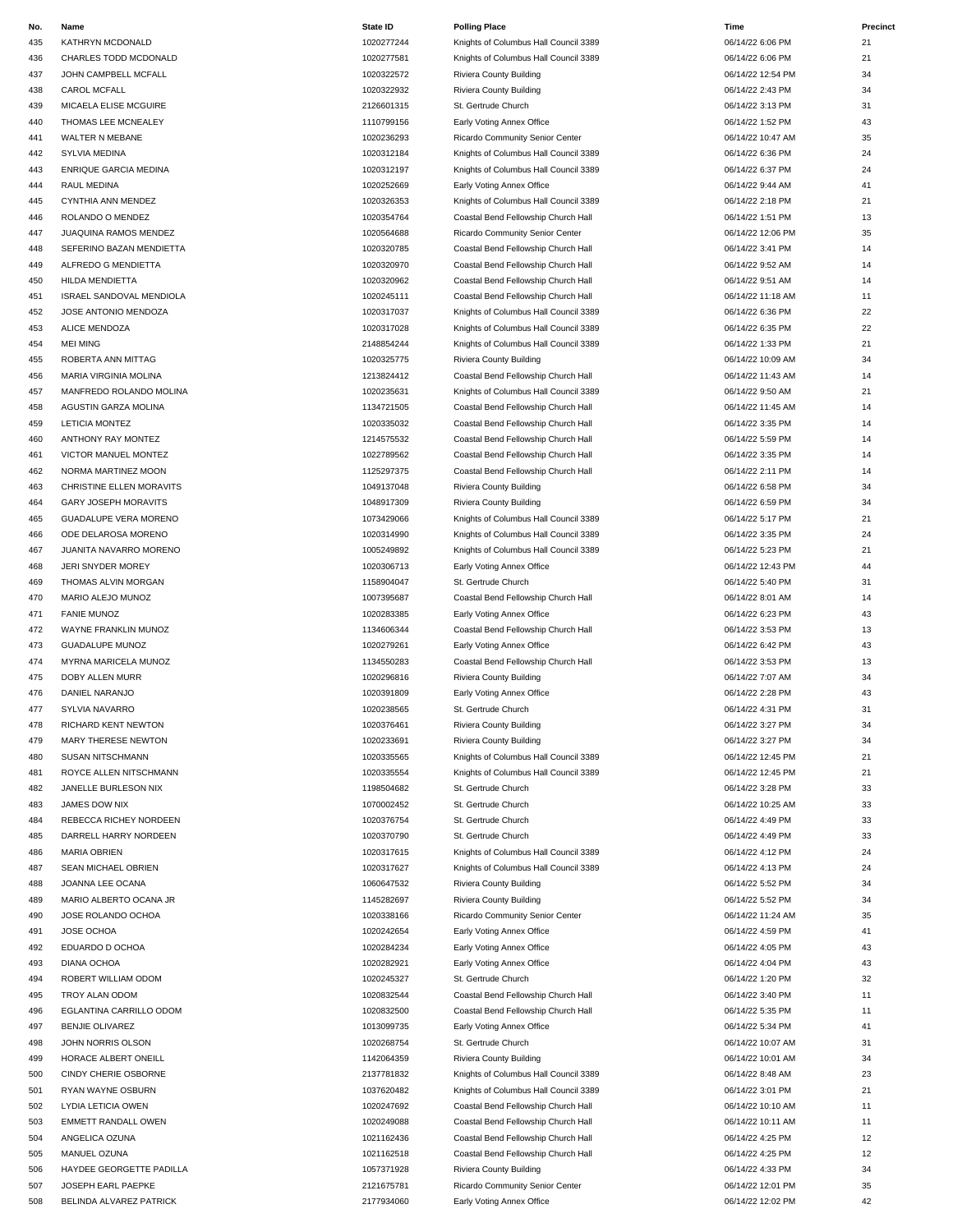| No. | Name                         | <b>State ID</b> | <b>Polling Place</b>                  | Time              | Precinct |
|-----|------------------------------|-----------------|---------------------------------------|-------------------|----------|
| 509 | EILEEN R PATTEN              | 1020309152      | Knights of Columbus Hall Council 3389 | 06/14/22 10:38 AM | 22       |
| 510 | DEBORAH ANNE PATTILLO        | 1020328038      | Coastal Bend Fellowship Church Hall   | 06/14/22 4:44 PM  | 12       |
| 511 | CINDY SANDOVAL PELAGIO       | 1020290314      | Ricardo Community Senior Center       | 06/14/22 6:50 PM  | 35       |
| 512 | <b>EMILIO R PELAGIO</b>      | 1175398291      | Ricardo Community Senior Center       | 06/14/22 4:39 PM  | 35       |
| 513 | TERESA MARIE PENA            | 1020345863      | Riviera County Building               | 06/14/22 5:10 PM  | 34       |
| 514 | DALIA TREVINO PENA           | 1020334054      | Knights of Columbus Hall Council 3389 | 06/14/22 8:19 AM  | 21       |
| 515 | SANJUANITA ROSITA PENA       | 1020465379      | Riviera County Building               | 06/14/22 5:31 PM  | 34       |
| 516 | PAMELA ANN PENA              | 1182853631      | Coastal Bend Fellowship Church Hall   | 06/14/22 3:37 PM  | 14       |
| 517 | AUDON ANTHONY PENA           | 1142268921      | Riviera County Building               | 06/14/22 5:10 PM  | 34       |
| 518 | MANUEL SEBASTIAN PENA        | 1020334065      | St. Gertrude Church                   | 06/14/22 3:57 PM  | 33       |
| 519 | FELIPA B PENA                | 1020322322      | Riviera County Building               | 06/14/22 5:37 PM  | 34       |
| 520 | BRIANNA MICHELLE PENA        | 2168207549      | Early Voting Annex Office             | 06/14/22 6:26 PM  | 42       |
| 521 | <b>EDNA PENA</b>             | 1020342294      | Riviera County Building               | 06/14/22 5:11 PM  | 34       |
| 522 | JUAN ESTEBAN PENA            | 1020322868      | Early Voting Annex Office             | 06/14/22 5:25 PM  | 42       |
| 523 | ANITA GONZALEZ PENA          | 1020334049      | St. Gertrude Church                   | 06/14/22 3:57 PM  | 33       |
| 524 | ENEDINA P PENA               | 1020343206      | Knights of Columbus Hall Council 3389 | 06/14/22 1:25 PM  | 24       |
| 525 | ROBERT AARON PERALES         | 1147414933      | Knights of Columbus Hall Council 3389 | 06/14/22 12:41 PM | 24       |
| 526 | <b>CARMEN PERALLON</b>       | 2130499499      | Knights of Columbus Hall Council 3389 | 06/14/22 6:30 PM  | 21       |
| 527 | MARIA TERESITA PEREZ         | 1020261757      | Early Voting Annex Office             | 06/14/22 1:21 PM  | 42       |
| 528 | DIONICIO CANTU PEREZ         | 1020292887      | Knights of Columbus Hall Council 3389 | 06/14/22 7:46 AM  | 21       |
| 529 | MARILYN LOIS PEREZ           | 2169349339      | Coastal Bend Fellowship Church Hall   | 06/14/22 9:20 AM  | 14       |
| 530 | ROEL VALADEZ PEREZ           | 1022624375      | Coastal Bend Fellowship Church Hall   | 06/14/22 12:03 PM | 13       |
| 531 | RAMON P PEREZ JR             | 1020268529      | St. Gertrude Church                   | 06/14/22 10:58 AM | 31       |
| 532 | <b>IGNACIO GARZA PEREZ</b>   | 1020239951      | Coastal Bend Fellowship Church Hall   | 06/14/22 4:03 PM  | 14       |
| 533 | RALPH ALFORD PEREZ SR        | 2169324507      | Coastal Bend Fellowship Church Hall   | 06/14/22 7:38 AM  | 14       |
| 534 | DAVID ELI PEREZ              | 1020289565      | St. Gertrude Church                   | 06/14/22 3:38 PM  | 31       |
| 535 | PAUL ANTHONY PEREZ           | 1020370863      | St. Gertrude Church                   | 06/14/22 6:10 PM  | 32       |
| 536 | JOSEPH LUCAS PEREZ           | 1020457504      | St. Gertrude Church                   | 06/14/22 4:55 PM  | 33       |
| 537 | JUAN JOSE PEREZ              | 1160523596      | Early Voting Annex Office             | 06/14/22 1:21 PM  | 42       |
| 538 | CARISSA NICOLE PEREZ         | 2158141955      | St. Gertrude Church                   | 06/14/22 3:37 PM  | 31       |
| 539 | NARCEDALIA VILLARRE PEREZ    | 1020380131      | Knights of Columbus Hall Council 3389 | 06/14/22 4:27 PM  | 24       |
| 540 | NORMA GARCIA PEREZ           | 1020274403      | St. Gertrude Church                   | 06/14/22 12:47 PM | 31       |
|     | ELIO E PEREZ                 | 1020743922      | Knights of Columbus Hall Council 3389 | 06/14/22 4:26 PM  | 24       |
| 541 |                              | 1020261844      |                                       | 06/14/22 10:23 AM | 42       |
| 542 | ANITA SYLVIA PEREZ           |                 | Early Voting Annex Office             |                   |          |
| 543 | STEPHEN L PERKINS            | 1020332581      | St. Gertrude Church                   | 06/14/22 11:14 AM | 33       |
| 544 | JOSHUA WADE PERKINS          | 1020384807      | Knights of Columbus Hall Council 3389 | 06/14/22 12:33 PM | 24       |
| 545 | BETTY KAYE PERKINS           | 1020332575      | St. Gertrude Church                   | 06/14/22 11:14 AM | 33       |
| 546 | REBECCA ANDREA PERKINS       | 1027449163      | Knights of Columbus Hall Council 3389 | 06/14/22 12:33 PM | 24       |
| 547 | ALVIN JOSEPH PETEREK         | 1020463683      | Knights of Columbus Hall Council 3389 | 06/14/22 11:14 AM | 24       |
| 548 | DORIS PETEREK                | 1020317071      | Knights of Columbus Hall Council 3389 | 06/14/22 11:13 AM | 24       |
| 549 | MARGERY LYNETTE PETERSON     | 1020267773      | Coastal Bend Fellowship Church Hall   | 06/14/22 10:41 AM | 12       |
| 550 | <b>GEORGE LOUIS PETERSON</b> | 1020268426      | Coastal Bend Fellowship Church Hall   | 06/14/22 10:40 AM | 12       |
| 551 | <b>HAL VINCENT POE</b>       | 1023213921      | Riviera County Building               | 06/14/22 10:35 AM | 34       |
| 552 | SIMON ROSS POE               | 2183826601      | Riviera County Building               | 06/14/22 4:29 PM  | 34       |
| 553 | DONALD WAYNE POLHEMUS JR     | 1020343516      | St. Gertrude Church                   | 06/14/22 2:26 PM  | 31       |
| 554 | ROGER A POLLARD              | 1020464135      | Knights of Columbus Hall Council 3389 | 06/14/22 3:00 PM  | 21       |
| 555 | LAURA POLLARD                | 1020334110      | Knights of Columbus Hall Council 3389 | 06/14/22 4:54 PM  | 21       |
| 556 | JOSE LUIS PRADO              | 1020340347      | St. Gertrude Church                   | 06/14/22 6:02 PM  | 32       |
| 557 | BELINDA VERA PURDY           | 1179450096      | Knights of Columbus Hall Council 3389 | 06/14/22 3:45 PM  | 21       |
| 558 | MONICA NORI RAMIREZ          | 1007461998      | St. Gertrude Church                   | 06/14/22 6:03 PM  | 31       |
| 559 | ALFONSO ROMEO RAMOS JR       | 1020237439      | St. Gertrude Church                   | 06/14/22 6:03 PM  | 31       |
| 560 | TOMMIE SUE REEVES            | 1173577511      | Early Voting Annex Office             | 06/14/22 2:36 PM  | 41       |
| 561 | JOVITA P RESENDEZ            | 2003638080      | Coastal Bend Fellowship Church Hall   | 06/14/22 1:37 PM  | 12       |
| 562 | <b>BRIAN H RICHARDSON</b>    | 2121681941      | Ricardo Community Senior Center       | 06/14/22 1:13 PM  | 35       |
| 563 | <b>BEATRICE B RIOS</b>       | 2142525366      | Coastal Bend Fellowship Church Hall   | 06/14/22 5:24 PM  | 13       |
| 564 | HERMENEJILDO RIOS JR         | 1035751988      | Early Voting Annex Office             | 06/14/22 10:06 AM | 43       |
| 565 | JOE ANTHONY RIVERA           | 1000906064      | Knights of Columbus Hall Council 3389 | 06/14/22 6:42 PM  | 21       |
| 566 | RACHEL RIVERA                | 1020401114      | Knights of Columbus Hall Council 3389 | 06/14/22 6:41 PM  | 21       |
| 567 | HANNAH ELIZABETH ROBERTS     | 1168424004      | Coastal Bend Fellowship Church Hall   | 06/14/22 9:53 AM  | 11       |
| 568 | JOHN DANIEL ROBERTSON        | 2147517575      | St. Gertrude Church                   | 06/14/22 11:49 AM | 31       |
| 569 | PERRI RAE ROBINETTE          | 1020321432      | St. Gertrude Church                   | 06/14/22 5:41 PM  | 33       |
| 570 | ARTURO RODRIGUEZ             | 1054774300      | Ricardo Community Senior Center       | 06/14/22 9:08 AM  | 35       |
| 571 | ELVIA FLORES RODRIGUEZ       | 1169220782      | Coastal Bend Fellowship Church Hall   | 06/14/22 6:13 PM  | 14       |
| 572 | SYLVIA RODRIGUEZ-OZUNA       | 1021136668      | Early Voting Annex Office             | 06/14/22 1:37 PM  | 43       |
| 573 | <b>WILLIAM PREUSS ROGERS</b> | 1020297968      | Knights of Columbus Hall Council 3389 | 06/14/22 5:37 PM  | 22       |
| 574 | EUGENE FRANTZ ROGERS         | 1020274419      | Coastal Bend Fellowship Church Hall   | 06/14/22 5:19 PM  | 11       |
| 575 | ANITA ROJAS                  | 1020300855      | Coastal Bend Fellowship Church Hall   | 06/14/22 12:41 PM | 14       |
| 576 | DOLORES MARGOT ROSALES       | 1020316273      | Knights of Columbus Hall Council 3389 | 06/14/22 12:45 PM | 22       |
| 577 | LANII DELAPAZ ROSAS          | 1020370150      | Early Voting Annex Office             | 06/14/22 6:00 PM  | 44       |
| 578 | CARMEN DENISE ROSENAUER      | 1020394939      | Riviera County Building               | 06/14/22 3:26 PM  | 34       |
| 579 | CHARLES WILLIAM ROSENAUER    | 1020272922      | Riviera County Building               | 06/14/22 3:26 PM  | 34       |
| 580 | ARMAND SYLVESTER ROSENTHAL   | 1020367198      | Knights of Columbus Hall Council 3389 | 06/14/22 9:13 AM  | 21       |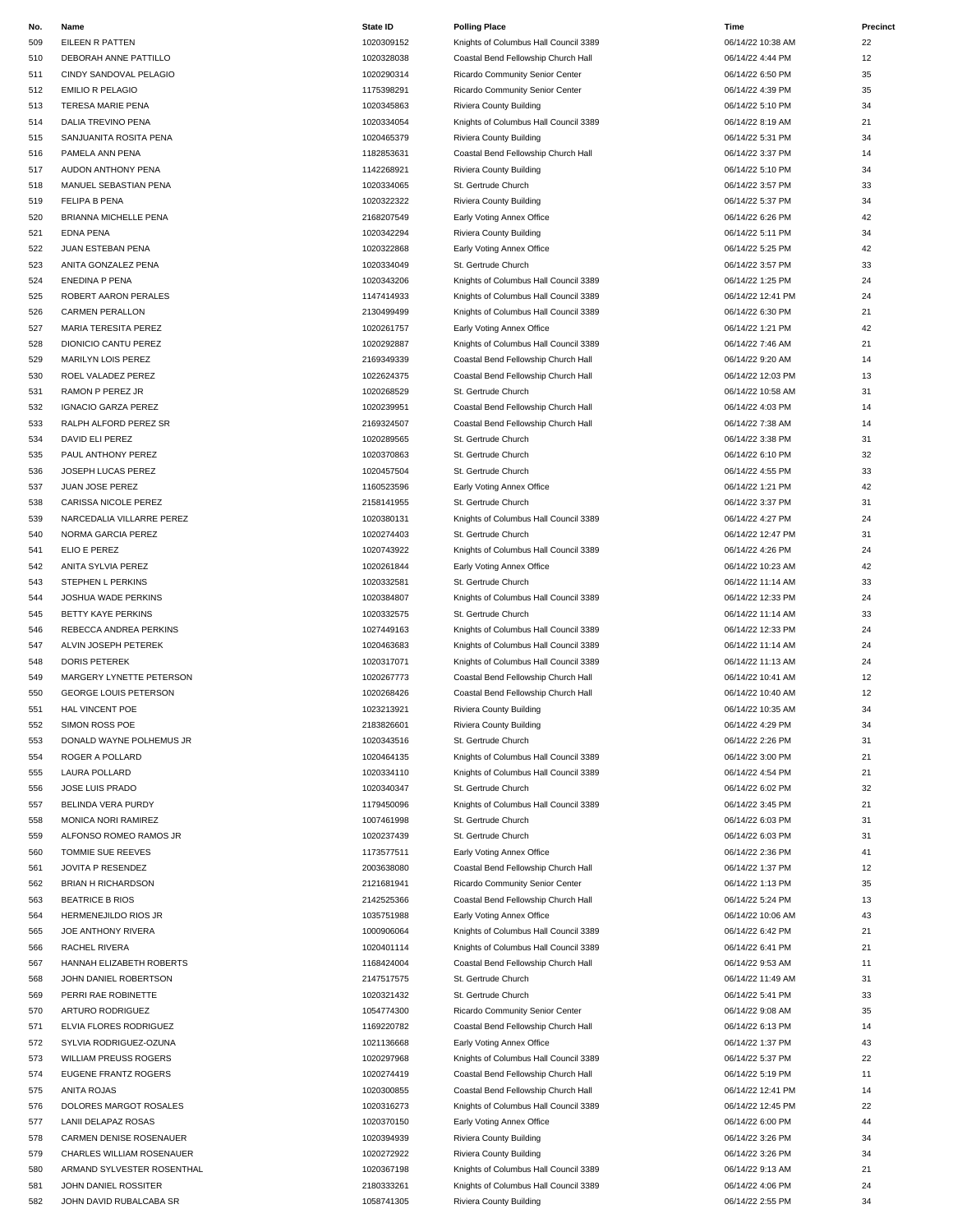| IVU. |                              | <b>State IL</b> | Poling Place                          | пше               |                  |
|------|------------------------------|-----------------|---------------------------------------|-------------------|------------------|
| 583  | <b>GWEN RUDELLAT</b>         | 1020343418      | Riviera County Building               | 06/14/22 5:48 PM  | 34               |
| 584  | MARILYN RUFF                 | 1020293660      | Knights of Columbus Hall Council 3389 | 06/14/22 2:46 PM  | 23               |
| 585  | ROSANA VELASCO RYAN          | 1020248197      | Riviera County Building               | 06/14/22 3:02 PM  | 34               |
| 586  | RONALD EDWIN RYON            | 1033012744      | Riviera County Building               | 06/14/22 11:45 AM | 34               |
|      |                              |                 |                                       |                   |                  |
| 587  | RICHARD SAAVEDRA             | 1020507646      | Coastal Bend Fellowship Church Hall   | 06/14/22 6:24 PM  | 13               |
| 588  | ENEDELIA M SAENZ             | 1020329729      | Coastal Bend Fellowship Church Hall   | 06/14/22 12:06 PM | 12               |
| 589  | ELEUTERIO LOPEZ SAENZ        | 1020329717      | Coastal Bend Fellowship Church Hall   | 06/14/22 6:17 PM  | 12               |
| 590  | DAVID SALAZAR                | 1020299544      | Ricardo Community Senior Center       | 06/14/22 7:27 AM  | 35               |
| 591  | CRISTINA MARIE SALAZAR       | 1157629731      | Early Voting Annex Office             | 06/14/22 10:25 AM | 44               |
| 592  | <b>DIANA SALAZAR</b>         | 1020299559      | Ricardo Community Senior Center       | 06/14/22 7:27 AM  | 35               |
| 593  | ANNA SALDANA                 | 1020283718      | Early Voting Annex Office             | 06/14/22 9:04 AM  | 43               |
|      |                              |                 |                                       |                   |                  |
| 594  | LUIS GARCIA SALDIVAR         | 2121920076      | Knights of Columbus Hall Council 3389 | 06/14/22 2:10 PM  | 21               |
| 595  | <b>FRANCES SALDIVAR</b>      | 1020271008      | Knights of Columbus Hall Council 3389 | 06/14/22 5:33 PM  | 21               |
| 596  | RICHARD ROGER SALINAS JR     | 1149494008      | Early Voting Annex Office             | 06/14/22 5:13 PM  | 43               |
| 597  | ANTHONY ZARAGOSA SALINAS     | 1020358791      | Early Voting Annex Office             | 06/14/22 1:42 PM  | 43               |
| 598  | <b>GINA LYNN SALINAS</b>     | 1020308435      | Early Voting Annex Office             | 06/14/22 5:13 PM  | 43               |
| 599  | ORALIA SANCHEZ               | 1020329842      | Coastal Bend Fellowship Church Hall   | 06/14/22 1:25 PM  | 12               |
| 600  | JOSE CALIXTRO SANCHEZ        | 1020265640      | Early Voting Annex Office             | 06/14/22 1:14 PM  | 42               |
|      |                              |                 |                                       |                   |                  |
| 601  | GUADALUPE DELAROSA SANCHEZ   | 1020375157      | Early Voting Annex Office             | 06/14/22 6:19 PM  | 43               |
| 602  | EDUARDO RAFAEL SANCHEZ       | 1020329826      | Coastal Bend Fellowship Church Hall   | 06/14/22 1:25 PM  | 12               |
| 603  | DIEGO PEREZ SANCHEZ          | 1020289343      | Early Voting Annex Office             | 06/14/22 11:59 AM | 43               |
| 604  | EDUARDO RUBEN SANCHEZ        | 1020378996      | Coastal Bend Fellowship Church Hall   | 06/14/22 3:07 PM  | 12               |
| 605  | MAYRA YESENIA SANDOVAL       | 2130960054      | Ricardo Community Senior Center       | 06/14/22 4:52 PM  | 35               |
| 606  | LEO JAMES SANFILIPPO         | 1021136647      | Coastal Bend Fellowship Church Hall   | 06/14/22 5:11 PM  | 12               |
|      |                              |                 | St. Gertrude Church                   | 06/14/22 11:28 AM | 32               |
| 607  | SIMEONA MANANGAN SANTIAGO    | 1020318993      |                                       |                   |                  |
| 608  | JACK EDWIN SARNIK            | 1147934702      | Riviera County Building               | 06/14/22 10:50 AM | 34               |
| 609  | MELVIN ANDREW SCHOECH        | 1020306811      | Early Voting Annex Office             | 06/14/22 1:47 PM  | 41               |
| 610  | DAVID EDWARD SCHUBERT        | 1020240642      | Knights of Columbus Hall Council 3389 | 06/14/22 12:17 PM | 21               |
| 611  | JAMES JOHN SCOTT JR          | 1020307787      | Knights of Columbus Hall Council 3389 | 06/14/22 1:36 PM  | 21               |
| 612  | PHYLLIS LOUISE SCOTT         | 2149507903      | Knights of Columbus Hall Council 3389 | 06/14/22 1:35 PM  | 21               |
| 613  | <b>CECILIA SEARS</b>         | 1020235271      | St. Gertrude Church                   | 06/14/22 1:44 PM  | 31               |
|      |                              |                 |                                       |                   |                  |
| 614  | JAMES EVERETT SEARS          | 1020235285      | St. Gertrude Church                   | 06/14/22 1:43 PM  | 31               |
| 615  | STEPHEN ANDREW SEDORY        | 1020318532      | Knights of Columbus Hall Council 3389 | 06/14/22 10:51 AM | 24               |
| 616  | LANCE RAY SELF               | 1131131605      | Riviera County Building               | 06/14/22 12:20 PM | 34               |
| 617  | CARMELITA B SENDEJO          | 1206617406      | Early Voting Annex Office             | 06/14/22 11:33 AM | 43               |
| 618  | <b>BENITO SENDEJO</b>        | 1020288797      | Early Voting Annex Office             | 06/14/22 11:33 AM | 43               |
| 619  | MARIA CAROLA SERRATO         | 1020336545      | Knights of Columbus Hall Council 3389 | 06/14/22 1:01 PM  | 21               |
| 620  | BERNARDINO LERMA SERRATO     | 1020336532      | Knights of Columbus Hall Council 3389 | 06/14/22 1:01 PM  | 21               |
|      |                              |                 |                                       |                   |                  |
| 621  | ROBERT W SERTH               | 1020342406      | Riviera County Building               | 06/14/22 11:46 AM | 34               |
| 622  | HANNAH BROOKE SHAFFER        | 2185399576      | Coastal Bend Fellowship Church Hall   | 06/14/22 2:56 PM  | 12               |
| 623  | LUCI ANN SHEPPARD            | 1037114482      | Riviera County Building               | 06/14/22 8:29 AM  | 34               |
| 624  | <b>NORMA SIAGAN</b>          | 1020272980      | St. Gertrude Church                   | 06/14/22 4:10 PM  | 31               |
| 625  | AMANDA C SILVA               | 1020271414      | Coastal Bend Fellowship Church Hall   | 06/14/22 1:52 PM  | 12               |
| 626  | DESIRAEE MICHELLE SILVAS     | 1212467876      | Early Voting Annex Office             | 06/14/22 7:27 AM  | $\Lambda\Lambda$ |
| 627  | SVETLANA ALEKSANDROVN SINGER | 1145329350      | St. Gertrude Church                   | 06/14/22 3:48 PM  | 33               |
|      |                              |                 |                                       |                   |                  |
| 628  | ALLAN DAVID SINGER           | 1173891175      | St. Gertrude Church                   | 06/14/22 3:48 PM  | 33               |
| 629  | DONALD J SKROBARCZYK         | 1020317085      | Riviera County Building               | 06/14/22 9:15 AM  | 34               |
| 630  | SUSAN SKROBARCZYK            | 1020317248      | Riviera County Building               | 06/14/22 9:14 AM  | 34               |
| 631  | <b>MELVA SMITH</b>           | 1020317000      | Ricardo Community Senior Center       | 06/14/22 12:33 PM | 35               |
| 632  | DEBORAH BROWN SMITH          | 1020267550      | Coastal Bend Fellowship Church Hall   | 06/14/22 4:50 PM  | 12               |
| 633  | CLYDE DWAYN SMITH            | 1020464001      | Coastal Bend Fellowship Church Hall   | 06/14/22 4:17 PM  | 12               |
| 634  | <b>GARRY EVANS SMITH</b>     | 1020267610      | Coastal Bend Fellowship Church Hall   | 06/14/22 4:50 PM  | 12               |
|      |                              |                 |                                       |                   |                  |
| 635  | THOMAS MORRIS SPENCER III    | 2140016855      | Knights of Columbus Hall Council 3389 | 06/14/22 4:49 PM  | 21               |
| 636  | MELISSA BRADLEY SPENCER      | 2149806286      | Knights of Columbus Hall Council 3389 | 06/14/22 4:46 PM  | 21               |
| 637  | JOYCE HINES STEEN            | 1020338477      | Ricardo Community Senior Center       | 06/14/22 11:01 AM | 35               |
| 638  | ADAM REID STEHLE             | 1005353580      | Early Voting Annex Office             | 06/14/22 4:27 PM  | 41               |
| 639  | <b>GINA STEHLE</b>           | 2120307970      | Early Voting Annex Office             | 06/14/22 4:27 PM  | 41               |
| 640  | MARY ANN STERNS              | 1022324216      | Coastal Bend Fellowship Church Hall   | 06/14/22 5:21 PM  | 11               |
| 641  | AARON MATTHEW STERNS         | 1042364089      | Coastal Bend Fellowship Church Hall   | 06/14/22 5:22 PM  | 11               |
|      |                              |                 |                                       |                   |                  |
| 642  | TOMMY JOSEPH STEVENS         | 2122098388      | St. Gertrude Church                   | 06/14/22 4:34 PM  | 33               |
| 643  | ANISA STEVENS                | 1217769341      | St. Gertrude Church                   | 06/14/22 4:34 PM  | 33               |
| 644  | JUDITH STOWERS               | 1020316358      | Knights of Columbus Hall Council 3389 | 06/14/22 12:14 PM | 24               |
| 645  | <b>KEVIN ROSS STOWERS</b>    | 1020316343      | Knights of Columbus Hall Council 3389 | 06/14/22 12:14 PM | 24               |
| 646  | JUNE LOVELADY SULLIVAN       | 2144967556      | Knights of Columbus Hall Council 3389 | 06/14/22 1:59 PM  | 21               |
| 647  | GARY MICHAEL SULLIVAN        | 2144058321      | Knights of Columbus Hall Council 3389 | 06/14/22 1:59 PM  | 21               |
| 648  | <b>JO ANN SUMNEY</b>         | 1020315958      | Knights of Columbus Hall Council 3389 | 06/14/22 11:12 AM | 24               |
|      |                              |                 |                                       |                   |                  |
| 649  | EVAN PHILIP TANNER           | 2163271682      | Knights of Columbus Hall Council 3389 | 06/14/22 5:30 PM  | 22               |
| 650  | EDWARD THOMAS TARASKA        | 2178787067      | Coastal Bend Fellowship Church Hall   | 06/14/22 9:33 AM  | 14               |
| 651  | MATTHEW RYAN TARASKA         | 2161644258      | Knights of Columbus Hall Council 3389 | 06/14/22 6:09 PM  | 21               |
| 652  | MARY YAKLIN TAYLOR           | 1020343690      | Knights of Columbus Hall Council 3389 | 06/14/22 1:41 PM  | 24               |
| 653  | PATRICK AARON TAYLOR         | 1218006939      | Knights of Columbus Hall Council 3389 | 06/14/22 1:42 PM  | 24               |
| 654  | MATTHEW AVERY TAYLOR         | 1186735893      | Knights of Columbus Hall Council 3389 | 06/14/22 6:27 PM  | 24               |
| 655  | DIANA RAMOS TEMPLE           | 1020248682      | Coastal Bend Fellowship Church Hall   | 06/14/22 6:50 PM  | 14               |

 MARILYN RUFF 1020293660 Knights of Columbus Hall Council 3389 06/14/22 2:46 PM 23 RICHARD SAAVEDRA 1020507646 Coastal Bend Fellowship Church Hall 06/14/22 6:24 PM 13 ENEDELIA M SAENZ 1020329729 Coastal Bend Fellowship Church Hall 06/14/22 12:06 PM 12 ELEUTERIO LOPEZ SAENZ 1020329717 Coastal Bend Fellowship Church Hall 06/14/22 6:17 PM 12 DAVID SALAZAR 1020299544 Ricardo Community Senior Center 06/14/22 7:27 AM 35 DIANA SALAZAR 1020299559 Ricardo Community Senior Center 06/14/22 7:27 AM 35 ANNA SALDANA 1020283718 Early Voting Annex Office 06/14/22 9:04 AM 43 LUIS GARCIA SALDIVAR 2121920076 Knights of Columbus Hall Council 3389 06/14/22 2:10 PM 21 FRANCES SALDIVAR 1020271008 Knights of Columbus Hall Council 3389 06/14/22 5:33 PM 21 5:13 PM Early Voting Annex Office 6 and 500 annual 1149494008 control and 43 ANTHONY ZARAGOSA SALINAS 1020358791 Early Voting Annex Office 06/14/22 1:42 PM 43 ORALIA SANCHEZ 1020329842 Coastal Bend Fellowship Church Hall 06/14/22 1:25 PM 12 JOSE CALIXTRO SANCHEZ 1020265640 Early Voting Annex Office 06/14/22 1:14 PM 42 1020375157 Early Voting Annex Office 2012 1020375157 66/14/22 6:19 PM 43 EDUARDO RAFAEL SANCHEZ 1020329826 Coastal Bend Fellowship Church Hall 06/14/22 1:25 PM 12 EDUARDO RUBEN SANCHEZ 1020378996 Coastal Bend Fellowship Church Hall 06/14/22 3:07 PM 12 2130960054 Ricardo Community Senior Center **Canada Ayer 2130960054** 06/14/22 4:52 PM 35 LEO JAMES SANFILIPPO 1021136647 Coastal Bend Fellowship Church Hall 06/14/22 5:11 PM 12 1147934702 Riviera County Building **1147934702** 06/14/22 10:50 AM 34 1020306811 Early Voting Annex Office 108/14/22 1:47 PM 41 DAVID EDWARD SCHUBERT 1020240642 Knights of Columbus Hall Council 3389 06/14/22 12:17 PM 21 1020307787 Knights of Columbus Hall Council 3389 06/14/22 1:36 PM 21 PHYLLIS LOUISE SCOTT 2149507903 Knights of Columbus Hall Council 3389 06/14/22 1:35 PM 21 STEPHEN ANDREW SEDORY 1020318532 Knights of Columbus Hall Council 3389 06/14/22 10:51 AM 24 1131131605 Riviera County Building 1131131605 Riviera County Building 12:20 PM 34 1206617406 Early Voting Annex Office **CARMELITA B SENDEPT 1206617406 CARMELITA B GMS** 43 MARIA CAROLA SERRATO 1020336545 Knights of Columbus Hall Council 3389 06/14/22 1:01 PM 21 BERNARDINO LERMA SERRATO 1020336532 Knights of Columbus Hall Council 3389 06/14/22 1:01 PM 21 1020342406 Riviera County Building **Riviera County Building Contact County Building Contact County Building Contact County Building Contact County Building Contact County Building Contact County Building Cont**  HANNAH BROOKE SHAFFER 2185399576 Coastal Bend Fellowship Church Hall 06/14/22 2:56 PM 12 LUCI ANN SHEPPARD 1037114482 Riviera County Building 06/14/22 8:29 AM 34 1020271414 Coastal Bend Fellowship Church Hall 06/14/22 1:52 PM 12 1020317085 Riviera County Building 1020317085 Riviera County Building 1020317085 RM 1020317248 Riviera County Building **COUNTY RIVIER 1020317248** Riviera County Building **1020317248** 134 1020317000 Ricardo Community Senior Center 06/14/22 12:33 PM 35 DEBORAH BROWN SMITH 1020267550 Coastal Bend Fellowship Church Hall 06/14/22 4:50 PM 12 1020464001 Coastal Bend Fellowship Church Hall 06/14/22 4:17 PM 12 GARRY EVANS SMITH 1020267610 Coastal Bend Fellowship Church Hall 06/14/22 4:50 PM 12 THOMAS MORRIS SPENCER III 2140016855 Knights of Columbus Hall Council 3389 06/14/22 4:49 PM 21 2149806286 Knights of Columbus Hall Council 3389 06/14/22 4:46 PM 21 1020338477 Ricardo Community Senior Center 1020338477 Ricardo Community Senior Center 106/14/22 11:01 AM 35 ADAM REID STEHLE 1005353580 Early Voting Annex Office 06/14/22 4:27 PM 41 2120307970 Early Voting Annex Office **Canadian Step 2120307970 Early Voting Annex Office** 06/14/22 4:27 PM 41 MARY ANN STERNS 1022324216 Coastal Bend Fellowship Church Hall 06/14/22 5:21 PM 11 AARON MATTHEW STERNS 1042364089 Coastal Bend Fellowship Church Hall 06/14/22 5:22 PM 11 1020316358 Knights of Columbus Hall Council 3389 06/14/22 12:14 PM 24 1020316343 Knights of Columbus Hall Council 3389 06/14/22 12:14 PM 24 2144967556 Knights of Columbus Hall Council 3389 06/14/22 1:59 PM 21 GARY MICHAEL SULLIVAN 2144058321 Knights of Columbus Hall Council 3389 06/14/22 1:59 PM 21 JO ANN SUMNEY 1020315958 Knights of Columbus Hall Council 3389 06/14/22 11:12 AM 24 EVAN PHILIP TANNER 2163271682 Knights of Columbus Hall Council 3389 06/14/22 5:30 PM 22 EDWARD THOMAS TARASKA 2178787067 Coastal Bend Fellowship Church Hall 06/14/22 9:33 AM 14 MATTHEW RYAN TARASKA 2161644258 Knights of Columbus Hall Council 3389 06/14/22 6:09 PM 21 **Knights of Columbus Hall Council 3389** 06/14/22 1:42 PM 24 MATTHEW AVERY TAYLOR 1186735893 Knights of Columbus Hall Council 3389 06/14/22 6:27 PM 24 DIANA RAMOS TEMPLE 1020248682 Coastal Bend Fellowship Church Hall 06/14/22 6:50 PM 14 656 JOHN D TEMPLE 2002 1020247933 Coastal Bend Fellowship Church Hall 06/14/22 4:15 PM 14 **No. Name State ID Polling Place Time Precinct**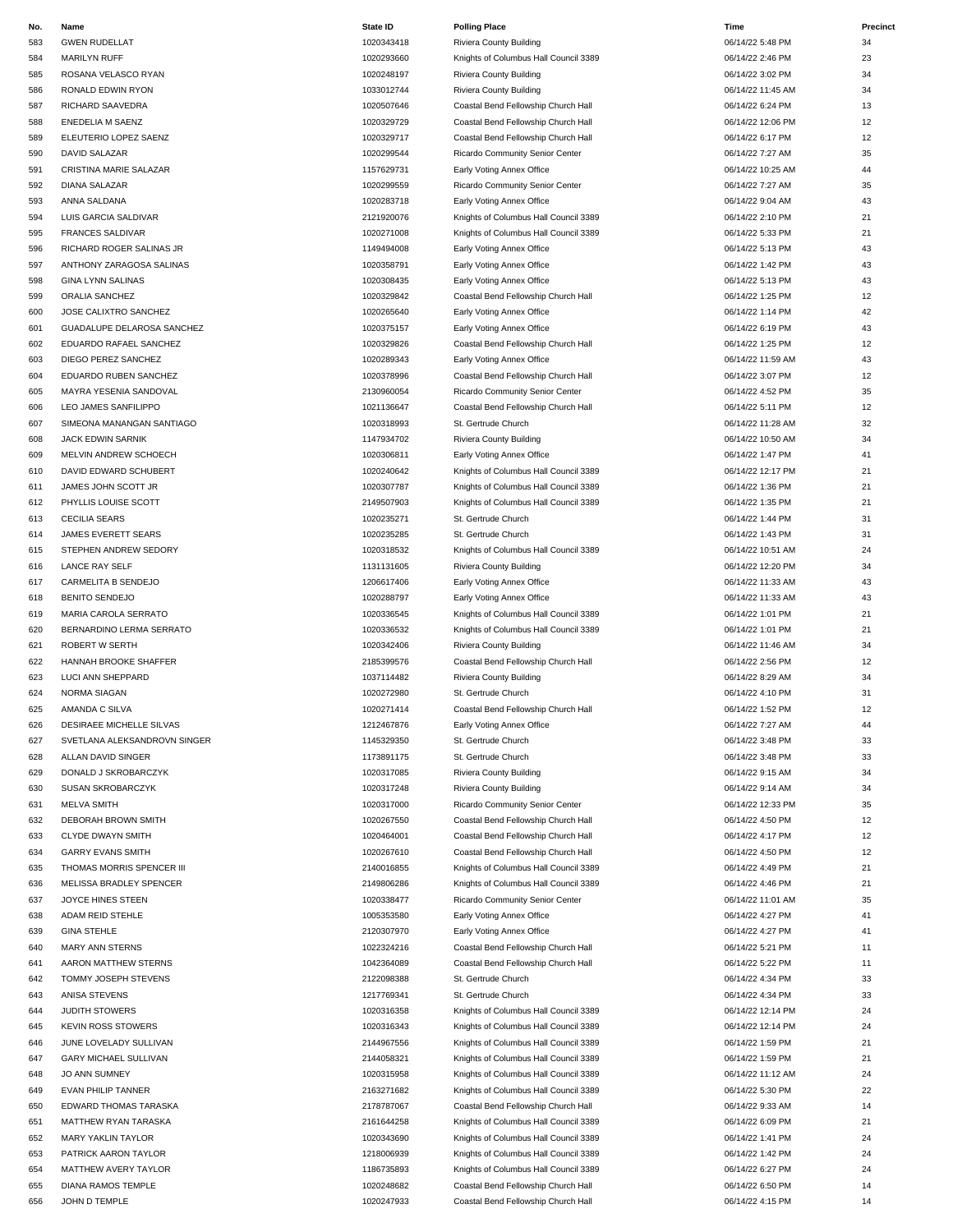| No. | Name                          | <b>State ID</b> | <b>Polling Place</b>                  | Time              | Precinct |
|-----|-------------------------------|-----------------|---------------------------------------|-------------------|----------|
| 657 | <b>CHARLES WILLIAM THOMAS</b> | 2129066998      | Knights of Columbus Hall Council 3389 | 06/14/22 4:53 PM  | 22       |
| 658 | WARREN CODY THOMPSON          | 1021137616      | St. Gertrude Church                   | 06/14/22 3:56 PM  | 33       |
| 659 | MICHAEL EDWARD THRASHER       | 1169688949      | Knights of Columbus Hall Council 3389 | 06/14/22 5:50 PM  | 22       |
| 660 | DANIEL TIJERINA               | 1020351119      | St. Gertrude Church                   | 06/14/22 10:49 AM | 32       |
| 661 | ALICIA TIJERINA               | 1020328807      | Coastal Bend Fellowship Church Hall   | 06/14/22 9:29 AM  | 11       |
| 662 | NIKI TIJERINA                 | 1181811826      | Coastal Bend Fellowship Church Hall   | 06/14/22 4:10 PM  | 11       |
| 663 | SELINA ANN TIJERINA           | 1160337692      | Coastal Bend Fellowship Church Hall   | 06/14/22 5:55 PM  | 11       |
| 664 | ROBERT LEE TILMON II          | 2159548440      | Coastal Bend Fellowship Church Hall   | 06/14/22 6:16 PM  | 12       |
| 665 | <b>MARTA TORRES</b>           | 1020308777      | Early Voting Annex Office             | 06/14/22 6:42 PM  | 41       |
| 666 | CHRISTOPHER SCOTT TORRES      | 1039054920      | Early Voting Annex Office             | 06/14/22 11:40 AM | 41       |
| 667 | LUCILLE TIJERINA TORRES       | 1020358926      | Coastal Bend Fellowship Church Hall   | 06/14/22 12:54 PM | 14       |
| 668 | SERVANDO SAENZ TORRES JR      | 1020308783      | Early Voting Annex Office             | 06/14/22 6:38 PM  | 41       |
| 669 | ANN MARIE TORRES              | 1020272709      | Early Voting Annex Office             | 06/14/22 11:40 AM | 41       |
| 670 | <b>FORTUNATO TORRES</b>       | 1020272663      | Coastal Bend Fellowship Church Hall   | 06/14/22 12:54 PM | 14       |
| 671 | JOEL FRANCO TORREZ            | 1020293734      | Knights of Columbus Hall Council 3389 | 06/14/22 2:44 PM  | 23       |
| 672 | ERNESTINA H TORREZ            | 1020293723      | Knights of Columbus Hall Council 3389 | 06/14/22 2:44 PM  | 23       |
| 673 | KNOX BAILEY TRAMMELL JR       | 1020267739      | Knights of Columbus Hall Council 3389 | 06/14/22 8:58 AM  | 21       |
| 674 | ROSE M TRAMMELL               | 1020267741      | Knights of Columbus Hall Council 3389 | 06/14/22 8:57 AM  | 21       |
| 675 | FILIBERTO TREVINO III         | 1020306998      | Knights of Columbus Hall Council 3389 | 06/14/22 2:54 PM  | 22       |
| 676 | <b>FRANCISCO RENE TREVINO</b> | 1158064228      | Early Voting Annex Office             | 06/14/22 12:39 PM | 44       |
| 677 | <b>NELDA TREVINO</b>          | 1020306980      | Knights of Columbus Hall Council 3389 | 06/14/22 2:53 PM  | 22       |
| 678 | ROSALINDA TREVINO             | 1020245646      | Coastal Bend Fellowship Church Hall   | 06/14/22 9:31 AM  | 14       |
| 679 | MEGAN ELIZABETH TREVINO       | 1037753956      | Knights of Columbus Hall Council 3389 | 06/14/22 5:01 PM  | 21       |
| 680 | ROLANDO TREVINO               | 2170756596      | Knights of Columbus Hall Council 3389 | 06/14/22 3:28 PM  | 21       |
| 681 | RICARDO RENE TREVINO          | 1020245097      | Coastal Bend Fellowship Church Hall   | 06/14/22 11:59 AM | 14       |
| 682 | RICARDO RENE TREVINO JR       | 1215585978      | Coastal Bend Fellowship Church Hall   | 06/14/22 11:54 AM | 14       |
| 683 | ALAN PAUL TROCHTA             | 1020235356      | Knights of Columbus Hall Council 3389 | 06/14/22 8:33 AM  | 21       |
| 684 | <b>BONITA G TROIA</b>         | 1030689521      | Knights of Columbus Hall Council 3389 | 06/14/22 6:16 PM  | 24       |
| 685 | JAMES ANTHONY TROIA           | 1020564657      | Knights of Columbus Hall Council 3389 | 06/14/22 1:32 PM  | 24       |
| 686 | <b>SHERRY TURNER</b>          | 1020236839      | St. Gertrude Church                   | 06/14/22 5:15 PM  | 31       |
| 687 | <b>WILLIAM PRESTON TURNER</b> | 1020236841      | St. Gertrude Church                   | 06/14/22 5:16 PM  | 31       |
| 688 | ASHLEY MARIE UNGER            | 2164469464      | Knights of Columbus Hall Council 3389 | 06/14/22 5:30 PM  | 22       |
| 689 | GERALD JOSEPH UNTERBRINK      | 1020323242      | Riviera County Building               | 06/14/22 8:30 AM  | 34       |
| 690 | MARIAN H UNTERBRINK           | 1020323235      | Riviera County Building               | 06/14/22 8:30 AM  | 34       |
| 691 | LORI ELIZABETH URBANOVSKY     | 1163905034      | Coastal Bend Fellowship Church Hall   | 06/14/22 6:47 PM  | 11       |
| 692 | RAUL GUERRA UTLEY             | 1020299193      | St. Gertrude Church                   | 06/14/22 12:53 PM | 32       |
| 693 | VELMA BARRERA UTLEY           | 1020348106      | Early Voting Annex Office             | 06/14/22 1:41 PM  | 44       |
| 694 | AMY LYNN UTTERBACK            | 1020340518      | Coastal Bend Fellowship Church Hall   | 06/14/22 3:56 PM  | 12       |
| 695 | LUKE ELIJAH VACCA             | 2186842658      | Coastal Bend Fellowship Church Hall   | 06/14/22 2:51 PM  | 14       |
| 696 | JEREMY R VANNOY               | 2133837945      | Coastal Bend Fellowship Church Hall   | 06/14/22 7:43 AM  | 13       |
| 697 | <b>BLANCA VASQUEZ</b>         | 1020375766      | Ricardo Community Senior Center       | 06/14/22 6:13 PM  | 35       |
| 698 | JANIE VASQUEZ                 | 1020289508      | Knights of Columbus Hall Council 3389 | 06/14/22 9:11 AM  | 21       |
| 699 | YOLANDA V VASQUEZ             | 1020462877      | St. Gertrude Church                   | 06/14/22 7:05 AM  | 31       |
| 700 | PEDRO BENITO VASQUEZ          | 1020258699      | Ricardo Community Senior Center       | 06/14/22 6:13 PM  | 35       |
| 701 | EPSIE JANE VAUGHTER           | 1118345285      | Coastal Bend Fellowship Church Hall   | 06/14/22 10:42 AM | 12       |
| 702 | DARRELL JAMES VAUGHTER        | 1058533463      | Coastal Bend Fellowship Church Hall   | 06/14/22 10:42 AM | 12       |
| 703 | CARON SUE VELA                | 1020277789      | St. Gertrude Church                   | 06/14/22 5:12 PM  | 31       |
| 704 | RODOLFO FERNANDO VELA         | 1020277791      | St. Gertrude Church                   | 06/14/22 5:12 PM  | 31       |
| 705 | ENRIQUE VILLARREAL JR         | 1052608661      | Coastal Bend Fellowship Church Hall   | 06/14/22 12:11 PM | 14       |
| 706 | <b>GUADALUPE VILLARREAL</b>   | 1020380033      | Coastal Bend Fellowship Church Hall   | 06/14/22 5:33 PM  | 14       |
| 707 | JACQUELINE DONNELL VOGEL      | 2172094168      | Coastal Bend Fellowship Church Hall   | 06/14/22 2:43 PM  | 12       |
| 708 | THERESA MARION WALKER         | 1020274881      | Early Voting Annex Office             | 06/14/22 5:46 PM  | 41       |
| 709 | MARK MICHAEL WALSH            | 1020334873      | Knights of Columbus Hall Council 3389 | 06/14/22 1:07 PM  | 21       |
| 710 | BRENDA GORDON WALSHE          | 1000111383      | Early Voting Annex Office             | 06/14/22 2:15 PM  | 41       |
| 711 | EMMA LEAH WANAGEL             | 1206824318      | St. Gertrude Church                   | 06/14/22 4:08 PM  | 31       |
| 712 | KIMBERLY IONA WARD            | 2122500618      | Ricardo Community Senior Center       | 06/14/22 11:50 AM | 35       |
| 713 | MARSHALL LEE WARD             | 2122500641      | Ricardo Community Senior Center       | 06/14/22 11:50 AM | 35       |
| 714 | LOUIS CHARLES WASHINGTON      | 1063209317      | Coastal Bend Fellowship Church Hall   | 06/14/22 12:16 PM | 11       |
| 715 | DEBORAH CAROL WASHINGTON      | 1063236342      | Coastal Bend Fellowship Church Hall   | 06/14/22 12:16 PM | 11       |
| 716 | OSTINE ELIZABETH WATTS        | 1020239556      | St. Gertrude Church                   | 06/14/22 9:13 AM  | 33       |
| 717 | SKYLER ANDREW WEDELL          | 2188844743      | Ricardo Community Senior Center       | 06/14/22 4:04 PM  | 35       |
| 718 | JOY N WEDELL                  | 2147786986      | Ricardo Community Senior Center       | 06/14/22 4:04 PM  | 35       |
| 719 | LONNY ANTHONY WEDELL          | 2142050762      | Ricardo Community Senior Center       | 06/14/22 4:04 PM  | 35       |
| 720 | CHERYL KAY WEST               | 1020332612      | St. Gertrude Church                   | 06/14/22 3:42 PM  | 33       |
| 721 | RICKY LARTH WEST              | 1020270021      | St. Gertrude Church                   | 06/14/22 6:27 PM  | 33       |
| 722 | ALAN LEE WEST                 | 1020464103      | St. Gertrude Church                   | 06/14/22 3:43 PM  | 33       |
| 723 | REBECCA LYNN WEST             | 1020390779      | St. Gertrude Church                   | 06/14/22 6:25 PM  | 33       |
| 724 | MICHELLE ANN WESTBROOK        | 1020237058      | St. Gertrude Church                   | 06/14/22 6:03 PM  | 33       |
| 725 | RICHARD L WESTBROOK III       | 1020237070      | St. Gertrude Church                   | 06/14/22 5:13 PM  | 33       |
| 726 | TINA WHEELER                  | 1020338941      | Ricardo Community Senior Center       | 06/14/22 11:18 AM | 35       |
| 727 | ALAN WAYNE WHEELER            | 1020339455      | Ricardo Community Senior Center       | 06/14/22 3:37 PM  | 35       |
| 728 | ALAN BUCK WHEELER             | 1058533395      | Ricardo Community Senior Center       | 06/14/22 3:37 PM  | 35       |
| 729 | TIFFANY LEANNA WILHITE        | 2153512454      | Coastal Bend Fellowship Church Hall   | 06/14/22 6:33 PM  | 12       |

730 ABIGAIL COTTRELL WILLIAMS **2163130069** Knig

| <b>Polling Place</b>                  |
|---------------------------------------|
| Knights of Columbus Hall Council 3389 |
| St. Gertrude Church                   |
| Knights of Columbus Hall Council 3389 |
| St. Gertrude Church                   |
| Coastal Bend Fellowship Church Hall   |
| Coastal Bend Fellowship Church Hall   |
| Coastal Bend Fellowship Church Hall   |
| Coastal Bend Fellowship Church Hall   |
| Early Voting Annex Office             |
| Early Voting Annex Office             |
| Coastal Bend Fellowship Church Hall   |
| Early Voting Annex Office             |
|                                       |
| Early Voting Annex Office             |
| Coastal Bend Fellowship Church Hall   |
| Knights of Columbus Hall Council 3389 |
| Knights of Columbus Hall Council 3389 |
| Knights of Columbus Hall Council 3389 |
| Knights of Columbus Hall Council 3389 |
| Knights of Columbus Hall Council 3389 |
| Early Voting Annex Office             |
| Knights of Columbus Hall Council 3389 |
| Coastal Bend Fellowship Church Hall   |
| Knights of Columbus Hall Council 3389 |
| Knights of Columbus Hall Council 3389 |
| Coastal Bend Fellowship Church Hall   |
| Coastal Bend Fellowship Church Hall   |
| Knights of Columbus Hall Council 3389 |
| Knights of Columbus Hall Council 3389 |
| Knights of Columbus Hall Council 3389 |
| St. Gertrude Church                   |
| St. Gertrude Church                   |
| Knights of Columbus Hall Council 3389 |
|                                       |
| Riviera County Building               |
| Riviera County Building               |
| Coastal Bend Fellowship Church Hall   |
| St. Gertrude Church                   |
| Early Voting Annex Office             |
| Coastal Bend Fellowship Church Hall   |
| Coastal Bend Fellowship Church Hall   |
| Coastal Bend Fellowship Church Hall   |
| Ricardo Community Senior Center       |
| Knights of Columbus Hall Council 3389 |
| St. Gertrude Church                   |
| Ricardo Community Senior Center       |
| Coastal Bend Fellowship Church Hall   |
| Coastal Bend Fellowship Church Hall   |
| St. Gertrude Church                   |
| St. Gertrude Church                   |
| Coastal Bend Fellowship Church Hall   |
| Coastal Bend Fellowship Church Hall   |
|                                       |
| Coastal Bend Fellowship Church Hall   |
| Early Voting Annex Office             |
| Knights of Columbus Hall Council 3389 |
| Early Voting Annex Office             |
| St. Gertrude Church                   |
| Ricardo Community Senior Center       |
| Ricardo Community Senior Center       |
| Coastal Bend Fellowship Church Hall   |
| Coastal Bend Fellowship Church Hall   |
| St. Gertrude Church                   |
| Ricardo Community Senior Center       |
| Ricardo Community Senior Center       |
| Ricardo Community Senior Center       |
| St. Gertrude Church                   |
| St. Gertrude Church                   |
| St. Gertrude Church                   |
| St. Gertrude Church                   |
|                                       |
|                                       |
| St. Gertrude Church                   |
| St. Gertrude Church                   |
| Ricardo Community Senior Center       |
| Ricardo Community Senior Center       |
| Ricardo Community Senior Center       |
| Coastal Bend Fellowship Church Hall   |

| Time                                   | Pre      |
|----------------------------------------|----------|
| 06/14/22 4:53 PM<br>06/14/22 3:56 PM   | 22<br>33 |
| 06/14/22 5:50 PM                       | 22       |
| 06/14/22 10:49 AM                      | 32       |
| 06/14/22 9:29 AM                       | 11       |
| 06/14/22 4:10 PM                       | 11       |
| 06/14/22 5:55 PM                       | 11       |
| 06/14/22 6:16 PM                       | 12       |
| 06/14/22 6:42 PM                       | 41       |
| 06/14/22 11:40 AM<br>06/14/22 12:54 PM | 41<br>14 |
| 06/14/22 6:38 PM                       | 41       |
| 06/14/22 11:40 AM                      | 41       |
| 06/14/22 12:54 PM                      | 14       |
| 06/14/22 2:44 PM                       | 23       |
| 06/14/22 2:44 PM                       | 23       |
| 06/14/22 8:58 AM                       | 21       |
| 06/14/22 8:57 AM                       | 21       |
| 06/14/22 2:54 PM                       | 22       |
| 06/14/22 12:39 PM<br>06/14/22 2:53 PM  | 44       |
| 06/14/22 9:31 AM                       | 22<br>14 |
| 06/14/22 5:01 PM                       | 21       |
| 06/14/22 3:28 PM                       | 21       |
| 06/14/22 11:59 AM                      | 14       |
| 06/14/22 11:54 AM                      | 14       |
| 06/14/22 8:33 AM                       | 21       |
| 06/14/22 6:16 PM                       | 24       |
| 06/14/22 1:32 PM                       | 24       |
| 06/14/22 5:15 PM                       | 31       |
| 06/14/22 5:16 PM                       | 31       |
| 06/14/22 5:30 PM                       | 22       |
| 06/14/22 8:30 AM                       | 34       |
| 06/14/22 8:30 AM                       | 34       |
| 06/14/22 6:47 PM                       | 11       |
| 06/14/22 12:53 PM<br>06/14/22 1:41 PM  | 32<br>44 |
| 06/14/22 3:56 PM                       | 12       |
| 06/14/22 2:51 PM                       | 14       |
| 06/14/22 7:43 AM                       | 13       |
| 06/14/22 6:13 PM                       | 35       |
| 06/14/22 9:11 AM                       | 21       |
| 06/14/22 7:05 AM                       | 31       |
| 06/14/22 6:13 PM                       | 35       |
| 06/14/22 10:42 AM                      | 12       |
| 06/14/22 10:42 AM                      | 12       |
| 06/14/22 5:12 PM                       | 31       |
| 06/14/22 5:12 PM                       | 31       |
| 06/14/22 12:11 PM                      | 14       |
| 06/14/22 5:33 PM<br>06/14/22 2:43 PM   | 14<br>12 |
| 06/14/22 5:46 PM                       | 41       |
| 06/14/22 1:07 PM                       | 21       |
| 06/14/22 2:15 PM                       | 41       |
| 06/14/22 4:08 PM                       | 31       |
| 06/14/22 11:50 AM                      | 35       |
| 06/14/22 11:50 AM                      | 35       |
| 06/14/22 12:16 PM                      | 11       |
| 06/14/22 12:16 PM                      | 11       |
| 06/14/22 9:13 AM                       | 33       |
| 06/14/22 4:04 PM                       | 35       |
| 06/14/22 4:04 PM                       | 35       |
| 06/14/22 4:04 PM                       | 35       |
| 06/14/22 3:42 PM                       | 33       |
| 06/14/22 6:27 PM<br>06/14/22 3:43 PM   | 33<br>33 |
| 06/14/22 6:25 PM                       | 33       |
| 06/14/22 6:03 PM                       | 33       |
| 06/14/22 5:13 PM                       | 33       |
| 06/14/22 11:18 AM                      | 35       |
| 06/14/22 3:37 PM                       | 35       |
| 06/14/22 3:37 PM                       | 35       |
| 06/14/22 6:33 PM                       | 12       |
| 06/14/22 11:20 AM                      | 22       |
|                                        |          |